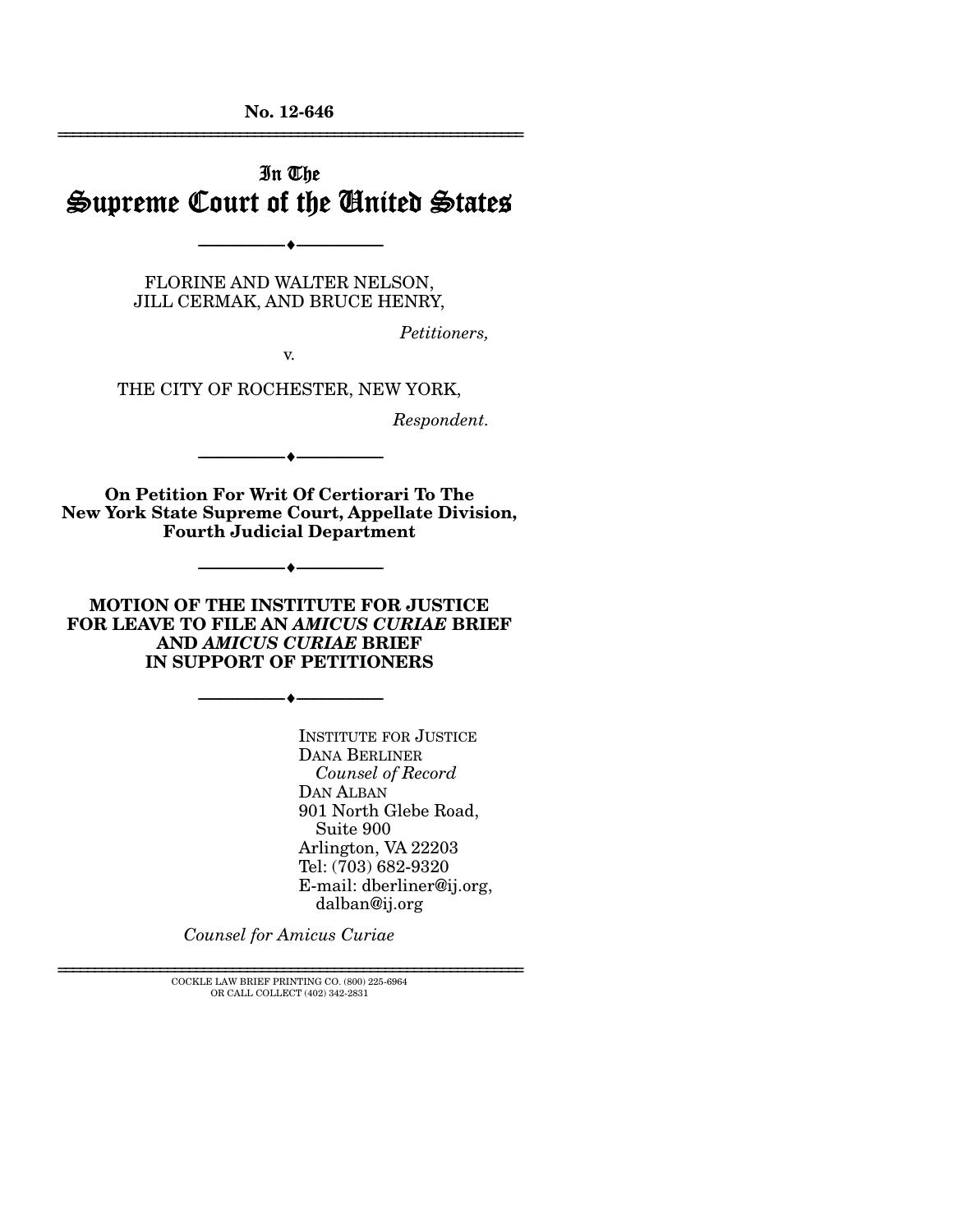#### **MOTION OF THE INSTITUTE FOR JUSTICE FOR LEAVE TO FILE AN** *AMICUS CURIAE* **BRIEF**

 Comes now the Institute for Justice ("IJ") and files this motion pursuant to Sup. Ct. R. 37.2(b), for leave to file an *amicus curiae* brief in support of the Petitioners in the above-styled case presently before this Court on petition for *certiorari*.

 In support of this motion, IJ avers that it requested the consent to the filing of an *amicus curiae*  brief from each of the parties to this case, but consent was withheld by Respondent, the City of Rochester, New York.

 IJ is a nonprofit, public-interest law firm committed to defending the essential foundations of a free society through securing greater protection for individual liberty and restoring constitutional limits on the power of government. A central pillar of IJ's mission is to protect the rights of individuals to own and enjoy their property, both because an individual's control over his or her property is a tenet of personal liberty and because property rights are inextricably linked to all other civil rights.

 IJ requests the opportunity to present an *amicus curiae* brief in this case because IJ has a strong interest in cases at the intersection of Fourth Amendment rights and property rights, and actively litigates such cases nationwide, including cases challenging mandatory inspections of rental homes. *See*, *e.g.*, *McCaughtry v. City of Red Wing*, 808 N.W.2d 331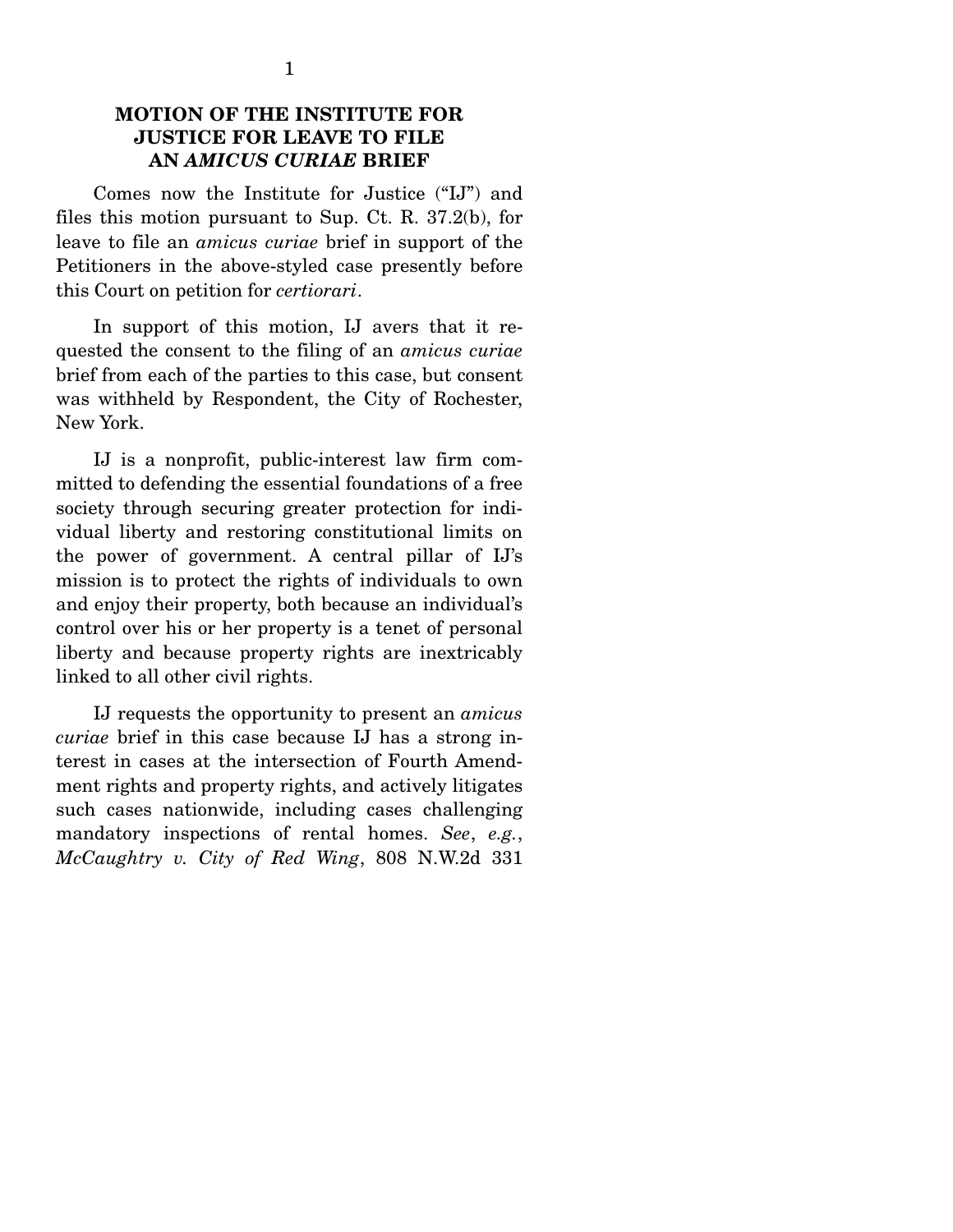(Minn. 2011); *Black v. Vill. of Park Forest*, 20 F. Supp. 2d 1218 (N.D. Ill. 1998); *Brumberg v. City of Marietta*, Case No. 04-1-5794-34 (Super. Ct. of Cobb Cnty., Ga., Filed July 21, 2004).

 This case is of particular interest to IJ because it presents an opportunity to ask this Court to consider the unfortunate consequences of *Camara v. Municipal Court*, 387 U.S. 523 (1967), which has given local governments nearly unlimited power to conduct suspicionless floor-to-ceiling searches of the private homes of law-abiding citizens for the general purpose of ensuring compliance with property codes. IJ has watched as some courts have interpreted *Camara* to require issuance of administrative warrants automatically, while others struggle to determine if *Camara*  imposes at least minimal limits on such warrants. As a result, these suspicionless government invasions of the home have proliferated nationwide and become almost commonplace, contrary to the very purpose of the Fourth Amendment.

 IJ's accompanying *amicus* brief presents a unique and experienced perspective on this issue that focuses on the effect of administrative searches on the privacy interests and property rights of renters and homeowners, as well as the conflict between *Camara* and other decisions of this Court. IJ's brief explains how this case presents a unique opportunity for the Court to close the Pandora's box opened by *Camara* and correct this widespread abuse of Fourth Amendment rights.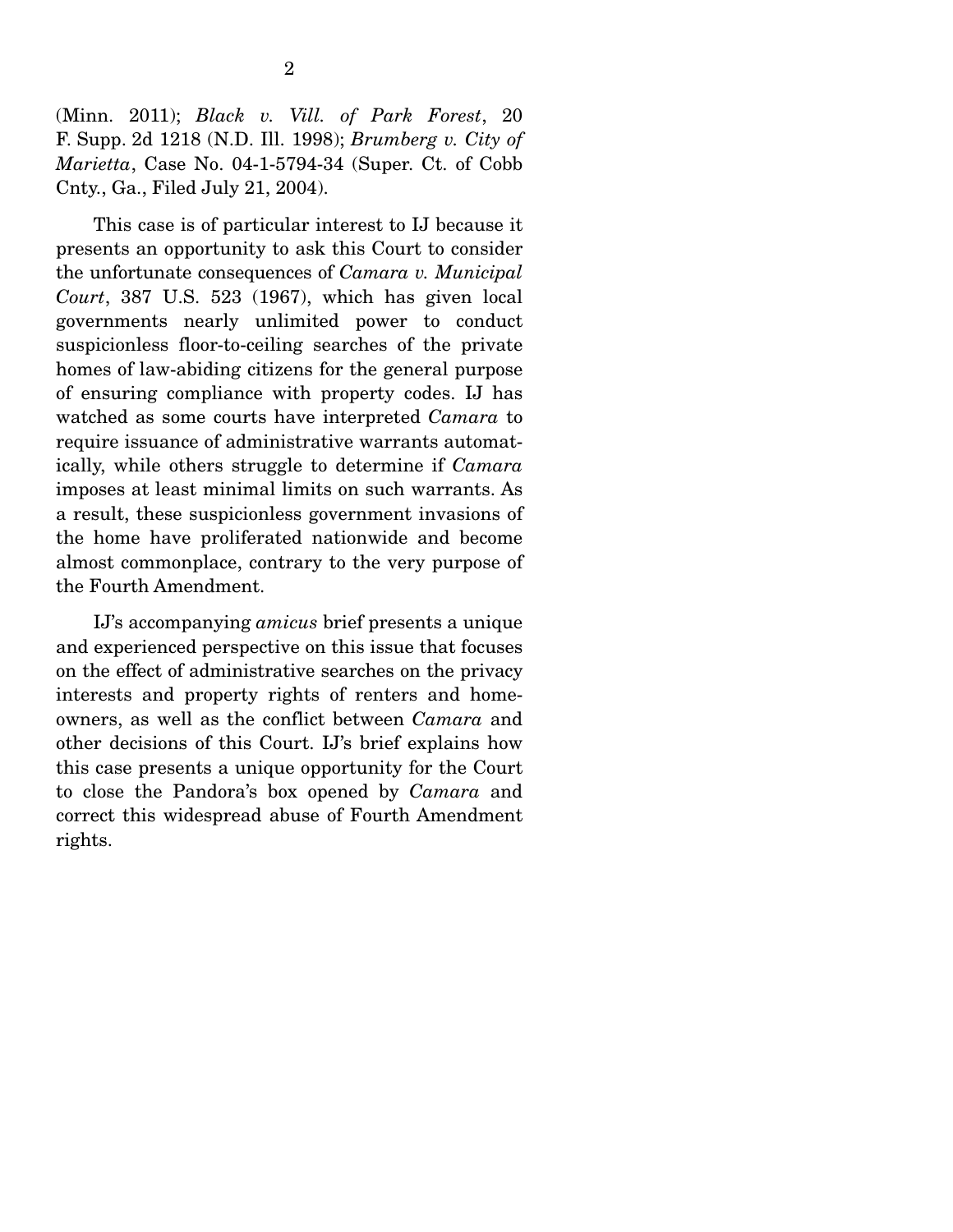Wherefore, IJ respectfully requests that its motion for leave to file an *amicus curiae* brief be granted.

Respectfully submitted,

INSTITUTE FOR JUSTICE DANA BERLINER *Counsel of Record*  DAN ALBAN 901 North Glebe Road, Suite 900 Arlington, VA 22203 Tel: (703) 682-9320 E-mail: dberliner@ij.org, dalban@ij.org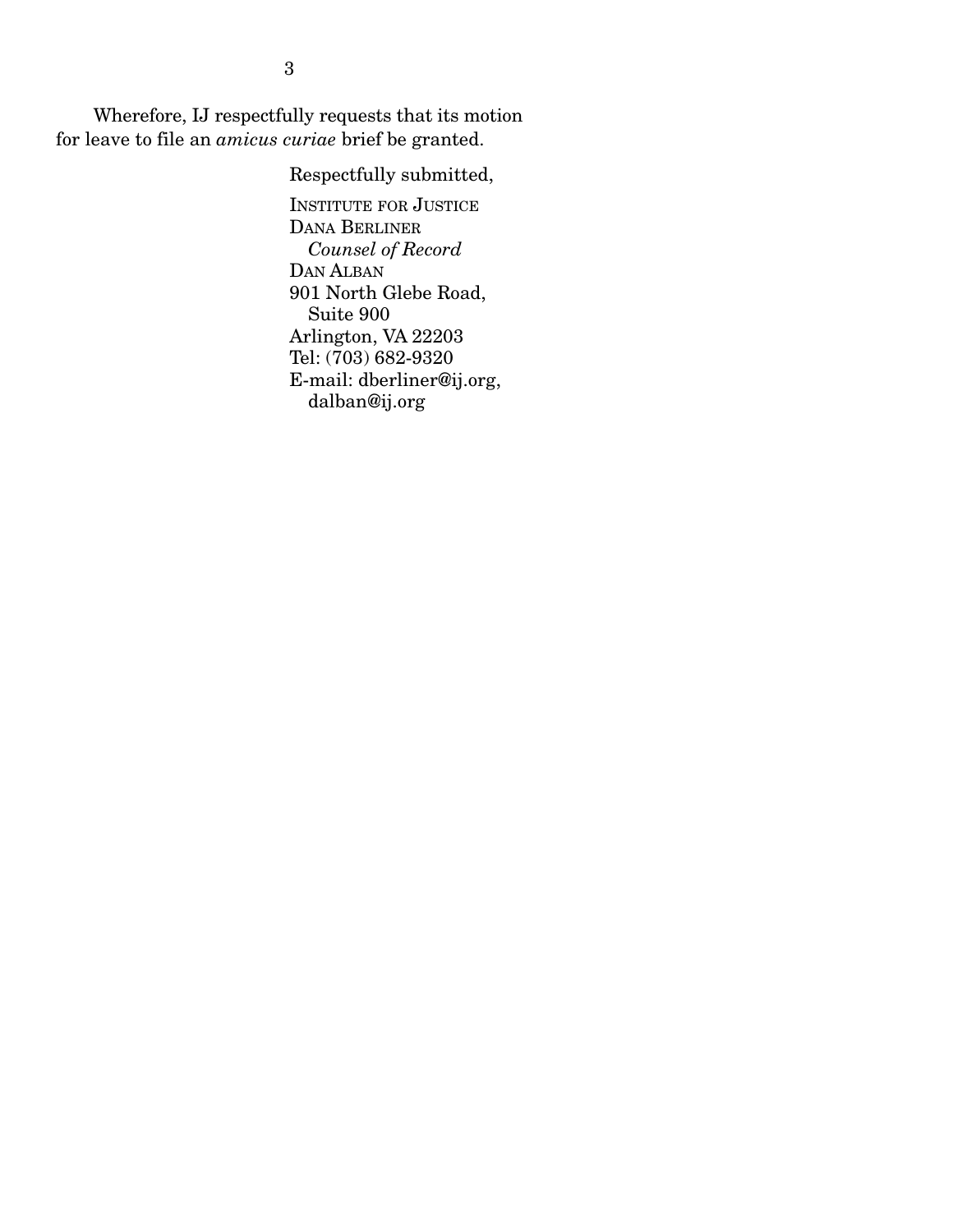# TABLE OF CONTENTS

|    |             | TABLE OF AUTHORITIES                                                                                                                                                                                    | iv             |
|----|-------------|---------------------------------------------------------------------------------------------------------------------------------------------------------------------------------------------------------|----------------|
|    |             | INTEREST OF THE AMICUS CURIAE                                                                                                                                                                           | 1              |
|    |             | INTRODUCTION AND SUMMARY OF ARGU-                                                                                                                                                                       | $\overline{2}$ |
|    |             |                                                                                                                                                                                                         | 8              |
| Ι. |             | Subsequent Decisions By This Court Have<br>Called the Rationale of Camara Into                                                                                                                          | 8              |
|    | $A_{\cdot}$ | This Court continues to recognize that<br>the privacy of the home receives the<br>strongest possible protections under<br>the Fourth Amendment                                                          | 9              |
|    | <b>B.</b>   | The intrusions upon privacy interests<br>in suspicionless administrative searches<br>of private homes are much greater,<br>and for far broader purposes, than the<br>Court has permitted in other cases | 11             |
|    |             | Since <i>Camara</i> , this Court has only<br>1.<br>permitted suspicionless intrusions<br>on Fourth Amendment interests for<br>specific and narrowly constrained                                         | 11             |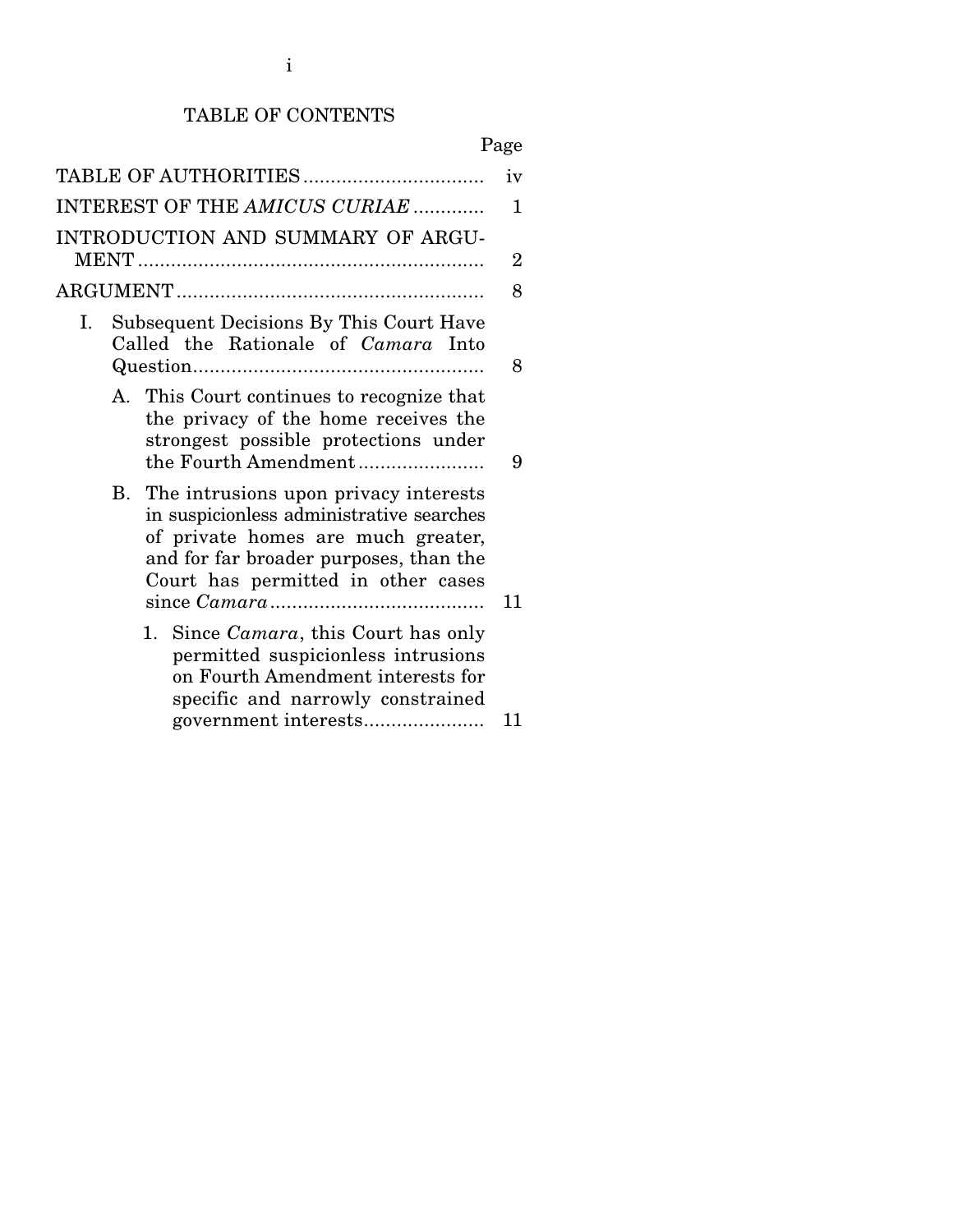# TABLE OF CONTENTS—Continued

|     |    | 2. In comparison to subsequent cases,<br>the Camara Court overstated the im-<br>portance of the government interest<br>in ensuring compliance with prop-                                         | 12 |
|-----|----|--------------------------------------------------------------------------------------------------------------------------------------------------------------------------------------------------|----|
|     |    | 3.<br>In the rare cases where suspicion-<br>less intrusions have been permitted,<br>this Court has often emphasized<br>their brevity and minimal intrusion                                       | 14 |
|     |    | 4. In comparison to subsequent cases,<br>the <i>Camara</i> Court seriously under-<br>stated the privacy interests at stake                                                                       | 15 |
|     |    | C. Since <i>Camara</i> , this Court has returned<br>to examining potential Fourth Amend-<br>ment violations under a common-law<br>understanding of trespass and property                         | 20 |
| II. |    | This Case Presents an Ideal Opportunity                                                                                                                                                          | 23 |
|     |    | A. The legal issues are clearly presented<br>by the plain language of the City of<br>Rochester's Charter and Municipal                                                                           | 23 |
|     | В. | The facts are plain, and the proce-<br>dural posture is clean, presenting a<br>unique opportunity for the Court to<br>rule on the Fourth Amendment rights<br>of law-abiding citizens who are not | 25 |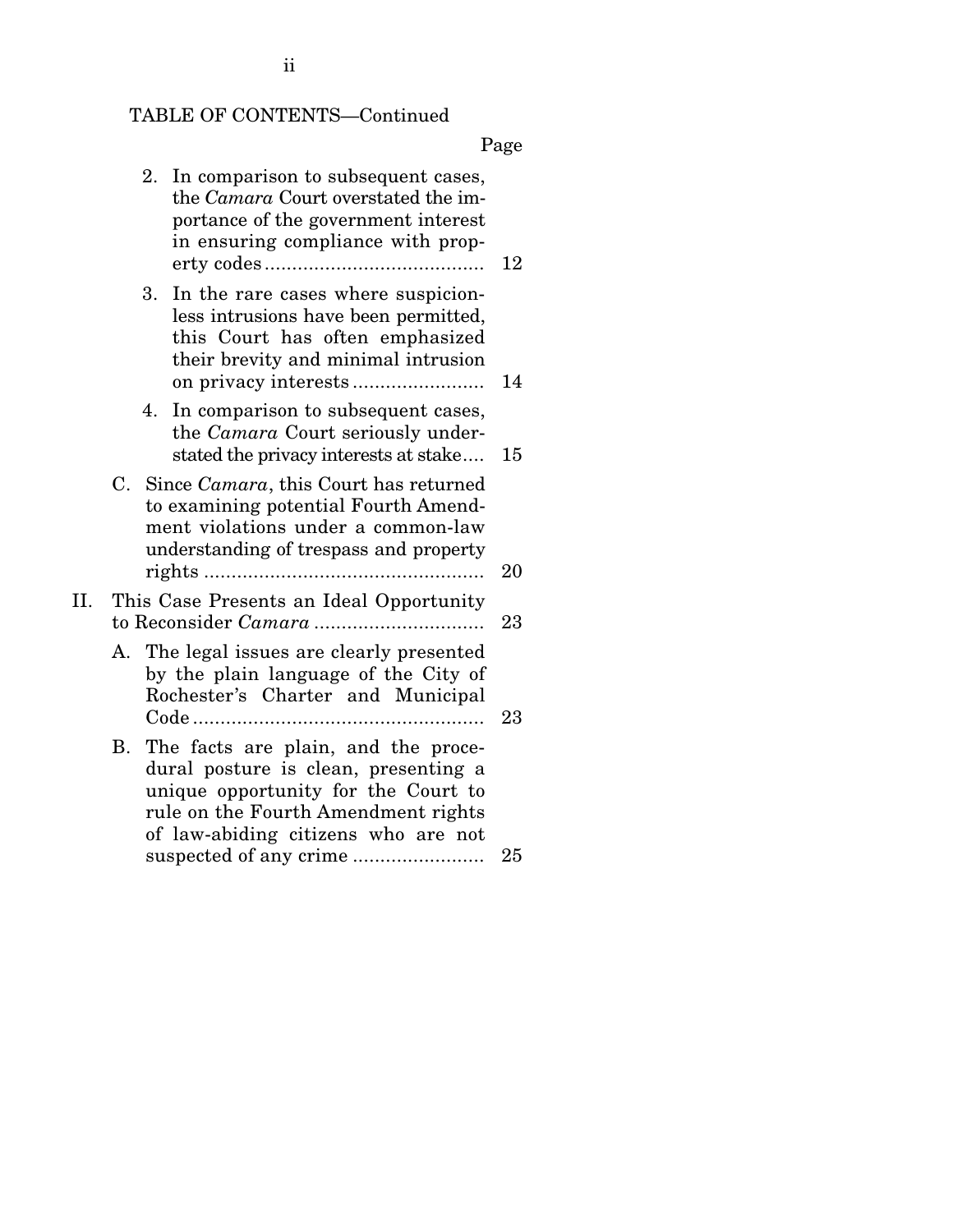# TABLE OF CONTENTS—Continued

| C. The rights of law-abiding citizens are |  |
|-------------------------------------------|--|
| constantly being violated by adminis-     |  |
| trative searches, but cases such as       |  |
| this are unlikely to reach this Court     |  |
|                                           |  |
|                                           |  |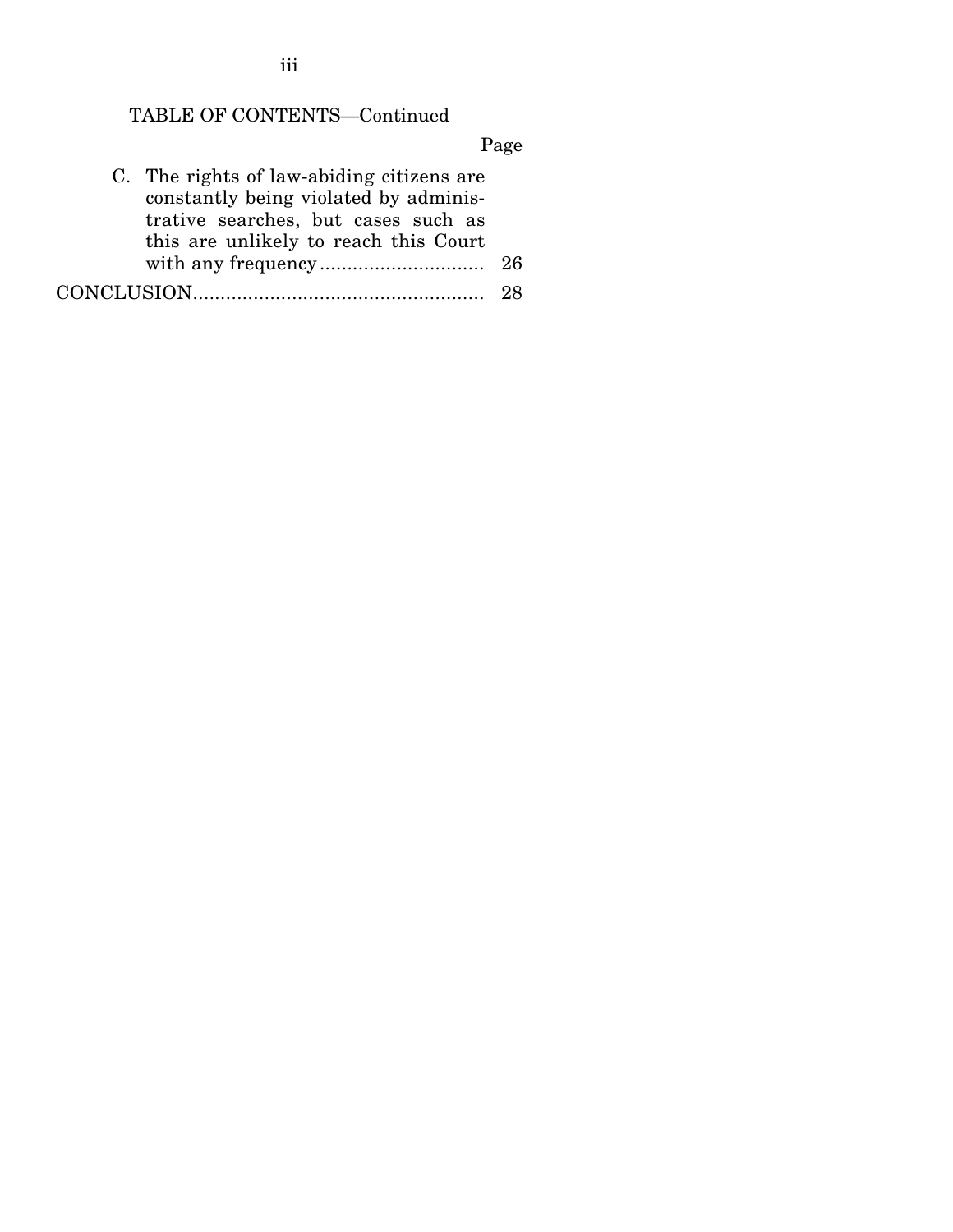# TABLE OF AUTHORITIES

# Page

## CASES

| Black v. Vill. of Park Forest, 20 F. Supp. 2d                                                 |
|-----------------------------------------------------------------------------------------------|
| Brumberg v. City of Marietta, Case No. 04-1-<br>5794-34 (Super. Ct. of Cobb Cnty., Ga., Filed |
| Camara v. Municipal Court, 387 U.S. 523 (1967)  passim                                        |
| City of Indianapolis v. Edmond, 531 U.S. 32                                                   |
| Georgia v. Randolph, 547 U.S. 103 (2006)10, 18                                                |
| Katz v. United States, 389 U.S. 347 (1967)20, 21, 22                                          |
| Kyllo v. United States, 533 U.S. 227                                                          |
| McCaughtry v. City of Red Wing, 808 N.W.2d                                                    |
| Mich. Dep't of State Police v. Sitz, 496 U.S. 444                                             |
| Michigan v. Tyler, 436 U.S. 499 (1978)12                                                      |
| Miller v. United States, 357 U.S. 301 (1958) 10, 18                                           |
| Minnesota v. Carter, 525 U.S. 83 (1998)10                                                     |
| New York v. Burger, 482 U.S. 691 (1987)12                                                     |
| Silverman v. United States, 365 U.S. 505 (1961) 8, 10, 21                                     |
| United States v. Jones, 132 S. Ct. 945                                                        |
| United States v. Martinez-Fuerte, 428 U.S. 543                                                |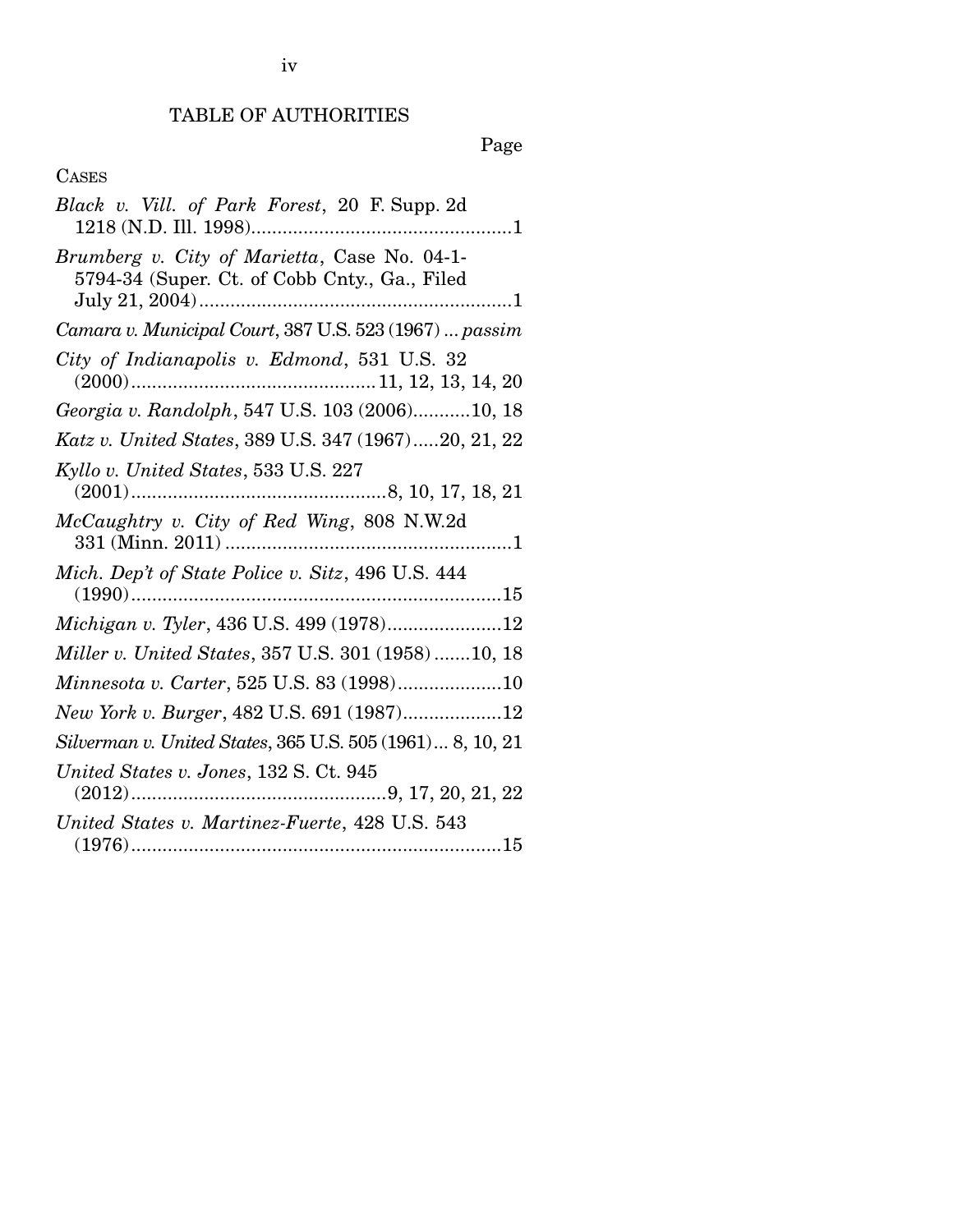### TABLE OF AUTHORITIES-Continued

| Page                                              |  |
|---------------------------------------------------|--|
| United States v. Ortiz, 422 U.S. 891 (1975)15     |  |
| United States v. Ross, 456 U.S. 798 (1982)18      |  |
| United States v. United States District Court,    |  |
| Wilson v. Arkansas, 514 U.S. 927 (1995)20, 21     |  |
| Wilson v. Layne, 526 U.S. 603 (1999)9, 10, 13, 18 |  |

### CHARTERS, CODES, AND RULES

| Charter of the City of Rochester, New York,<br>Art. I, Part B |
|---------------------------------------------------------------|
|                                                               |
|                                                               |
|                                                               |
|                                                               |
|                                                               |
|                                                               |
| N.Y. PROP. MAINT. CODE                                        |
| § 305.35                                                      |
|                                                               |
| Rochester Mun. Code                                           |
|                                                               |
|                                                               |
|                                                               |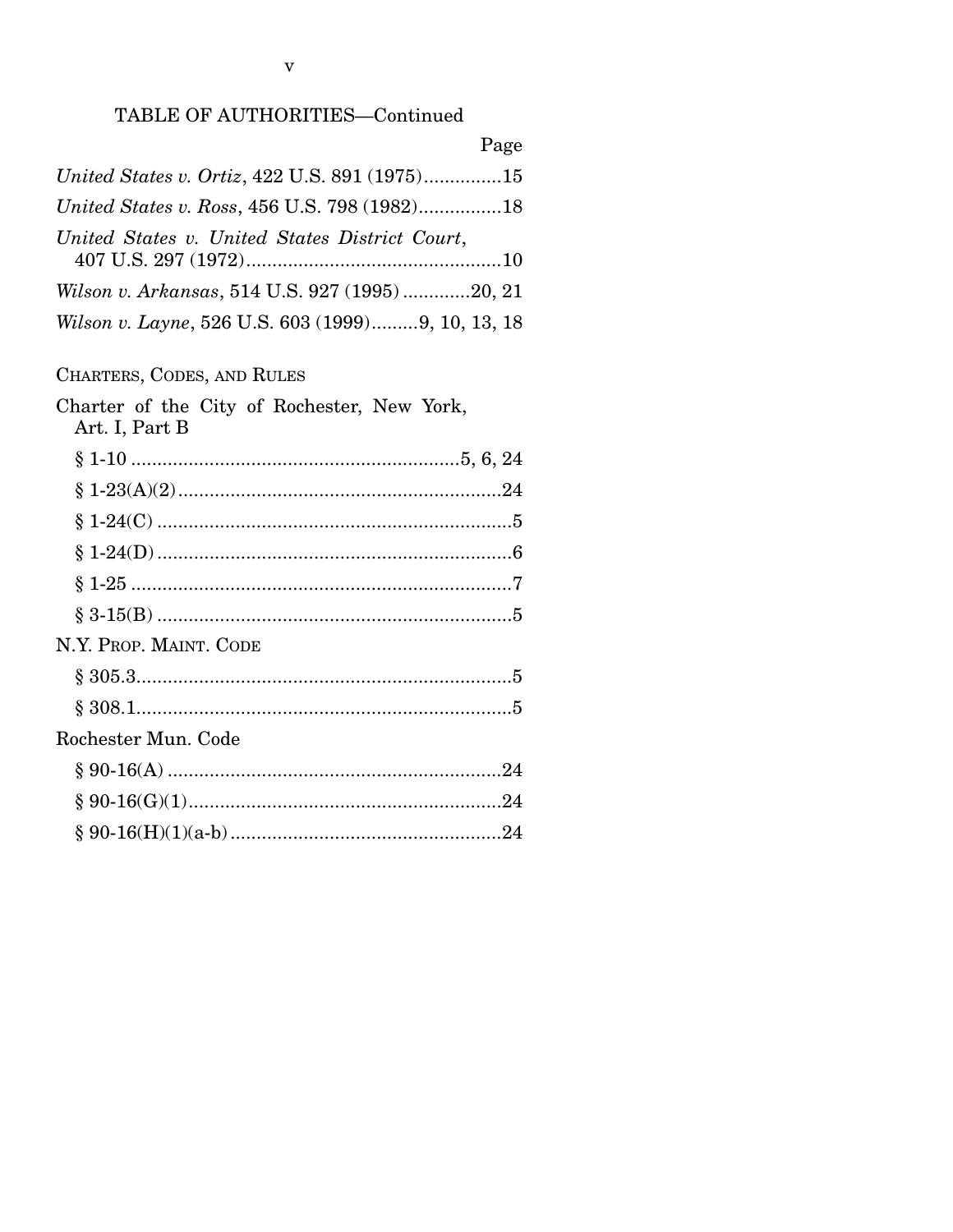# TABLE OF AUTHORITIES—Continued

| Page |
|------|
|      |
|      |
|      |
|      |
|      |

### OTHER AUTHORITIES

| William Blackstone, 4 Commentaries on the                                                                                                                                                                                                                |
|----------------------------------------------------------------------------------------------------------------------------------------------------------------------------------------------------------------------------------------------------------|
| Boston Sets Up Stricter Apartment Inspection<br>Plan, Boston Herald, Dec. 19, 2012, availa-<br><i>ble at http://bostonherald.com/business/real_</i><br>estate/2012/12/boston_sets_stricter_apartment_                                                    |
| Brief of Appellants, McCaughtry v. City of Red<br><i>Wing</i> , No. A10-0332 (Minn. Sept. 20, 2012),<br><i>available at http://ij.org/images/pdf_folder/</i><br>private_property/redwing/opening-brief-mn-                                               |
| Brief of <i>Amici Curiae</i> Cato Institute, et al., in<br>Support of Appellants, McCaughtry v. City of<br>Red Wing, No. A10-0332 (Minn. Sept. 20, 2012)<br>available at http://www.cato.org/sites/cato.<br>org/files/pubs/pdf/Red-Wing-filed-brief.pdf3 |
| Geoffrey G. Hemphill, The Administrative Search<br>Doctrine: Isn't This Exactly What the Framers<br>Were Trying to Avoid? 5 Regent U. L. Rev.                                                                                                            |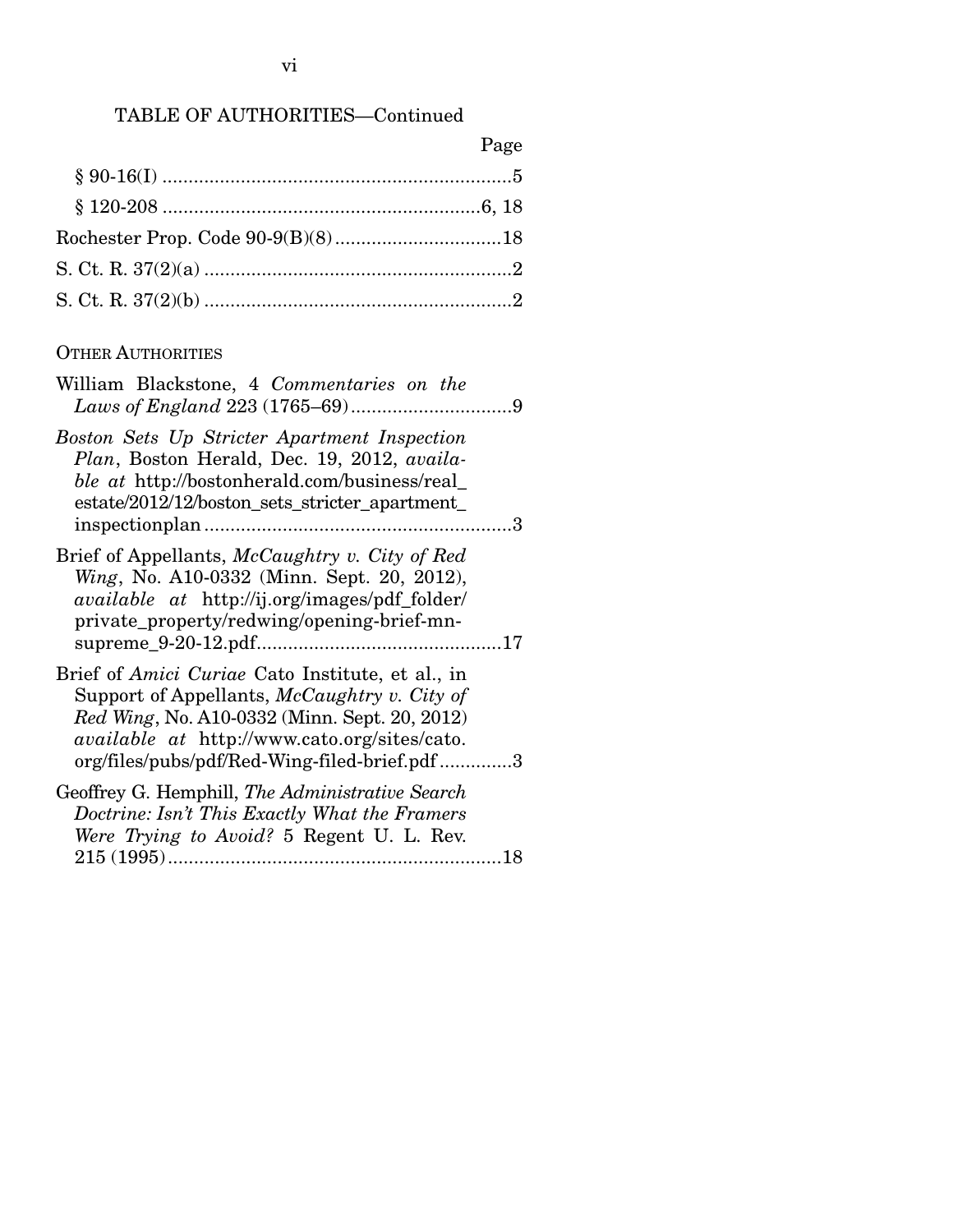TABLE OF AUTHORITIES—Continued

| Matt Johnson, "Montgomery's Zoning Issues,<br>Part 1: Complicated Zoning," Greater Greater<br>Washington, May 11, 2010, at http://greater<br>greaterwashington.org/post/5760/montgomerys-<br>zoning-issues-part-1-complicated-zoning/19 |
|-----------------------------------------------------------------------------------------------------------------------------------------------------------------------------------------------------------------------------------------|
| Kristin Longley, Flint Considers Increasing Time<br>Between Rental Inspections, MLive.com, June<br>5, 2011, <i>available at http://www.mlive.com/</i><br>news/flint/index.ssf/2011/06/flint_considers_                                  |
| Hon. Ralph J. Marino, The New York Freedom of<br>Information Law, 43 Fordham L. Rev. 83<br>$(1974)$ , <i>available at http://ir.lawnet.fordham.</i>                                                                                     |
| Lynn Thompson, Seattle City Council OKs<br>Registration, Inspection of Rentals, Seattle<br>Times, Oct. 1, 2012, <i>available at http://</i><br>seattletimes.com/html/localnews/2019316566                                               |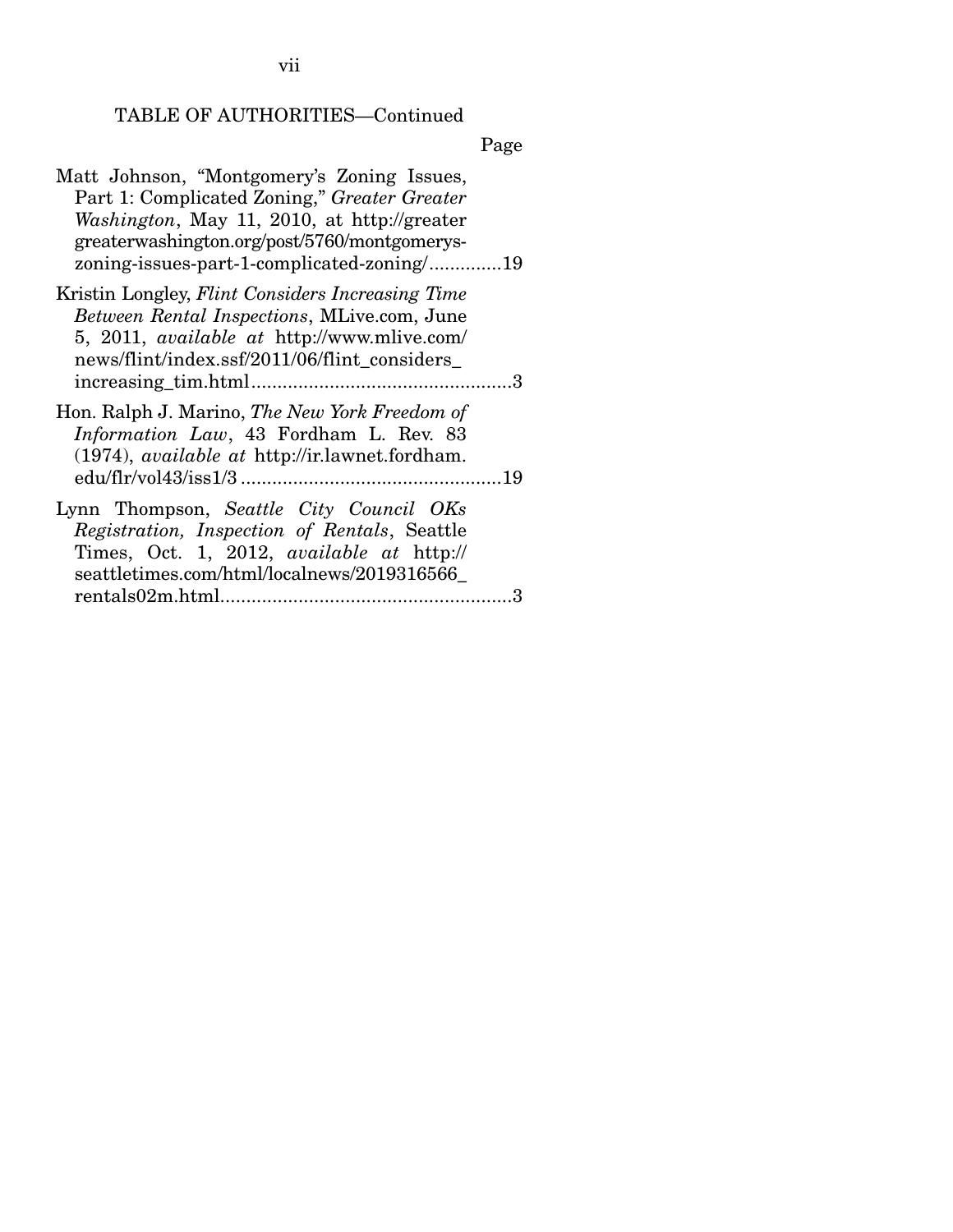#### **INTEREST OF THE** *AMICUS CURIAE*<sup>1</sup>

 The Institute for Justice ("IJ") is a nonprofit, public-interest law firm committed to defending the essential foundations of a free society through securing greater protection for individual liberty and restoring constitutional limits on the power of government. A central pillar of IJ's mission is to protect the rights of individuals to own and enjoy their property, both because an individual's control over his or her property is a tenet of personal liberty and because property rights are inextricably linked to all other civil rights. IJ actively litigates cases at the intersection of Fourth Amendment rights and property rights, including cases challenging mandatory inspections of rental homes. *See*, *e.g.*, *McCaughtry v. City of Red Wing*, 808 N.W.2d 331 (Minn. 2011); *Black v. Vill. of Park Forest*, 20 F. Supp. 2d 1218 (N.D. Ill. 1998); *Brumberg v. City of Marietta*, Case No. 04-1-5794-34 (Super. Ct. of Cobb Cnty., Ga., filed July 21, 2004).

 In filing this *amicus* brief in support of Petitioner, *amicus* IJ urges this Court to reconsider the holding of *Camara v. Municipal Court*, 387 U.S. 523 (1967),

<sup>&</sup>lt;sup>1</sup> The parties were notified ten days prior to the due date of this brief of the intention to file.

Counsel for the parties in this case did not author this brief in whole or in part. No person or entity, other than *amicus curiae* Institute for Justice, its members, and its counsel made a monetary contribution to the preparation or submission of this brief.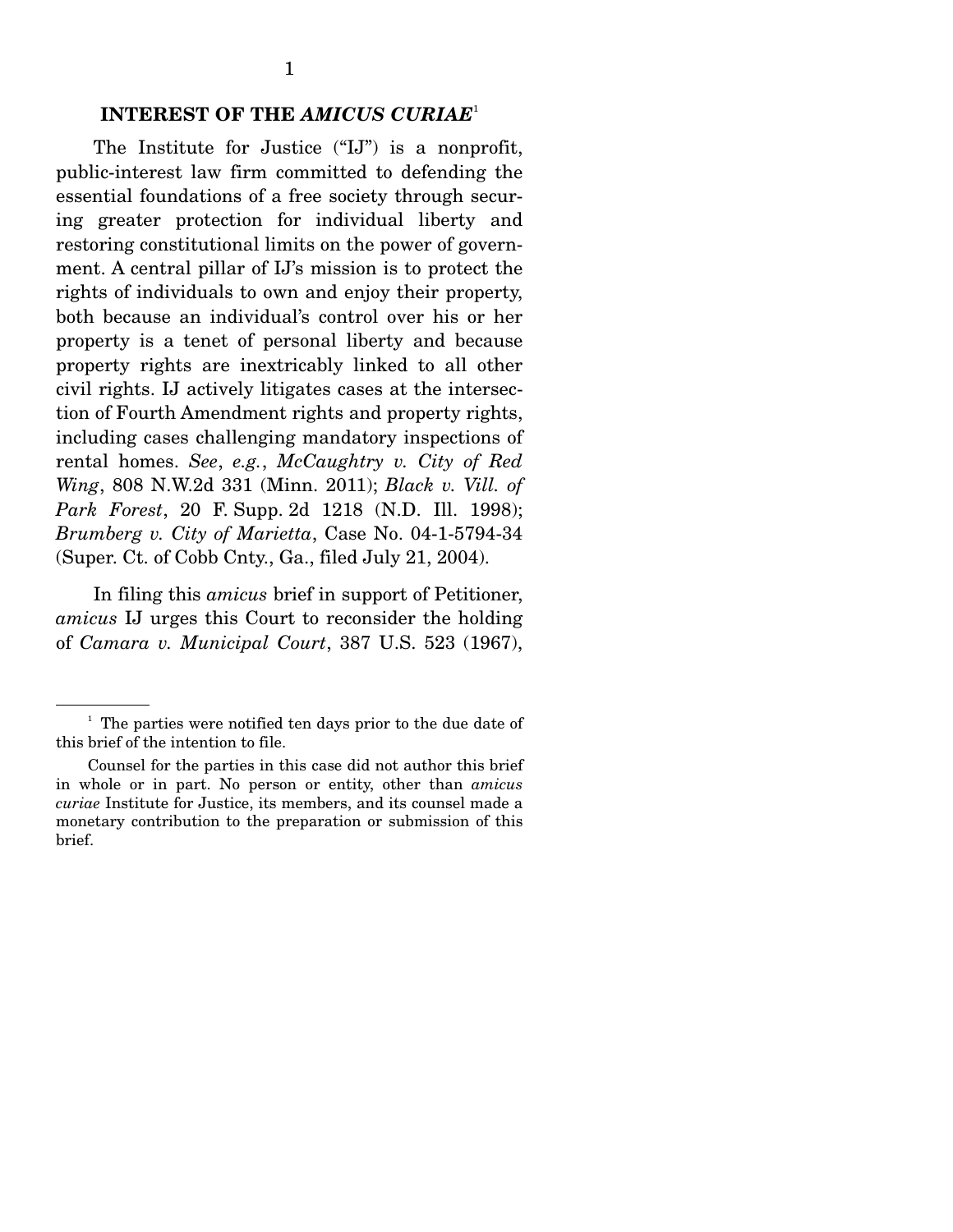which permits suspicionless floor-to-ceiling searches of the private homes of law-abiding citizens for the general purpose of ensuring compliance with property codes.<sup>2</sup>

*Amicus* IJ has notified both parties of its intent to file an *amicus* brief pursuant to Sup. Ct. R. 37.2(a). Petitioners have filed a blanket consent notice with respect to *amicus* briefs. Respondents have declined to consent to the filing of any *amicus* briefs in this matter. Accordingly, *amicus* IJ has filed the accompanying Motion for Leave to File an *Amicus Curiae* Brief pursuant to Sup. Ct. R. 37.2(b).

#### **INTRODUCTION AND SUMMARY OF ARGUMENT**

--------------------------------- ---------------------------------

 Forty-five years ago, this Court created a gaping exception to the Fourth Amendment protection against the unreasonable search of a private home in *Camara v. Municipal Court*, 387 U.S. 523 (1967). *Camara*  created a new rule: If the government is not searching for evidence of a traditional crime, it can enter anyone's home and search everywhere, even (as this case shows) looking through personal papers in its quest

<sup>2</sup> Given the precise issues raised in *Camara*, there is some question about whether its pronouncements on the standards for granting administrative warrants should be treated as dicta or as a holding. For simplicity's sake, *amicus* IJ refers to these pronouncements as a holding in this brief, reserving the issue for future briefing.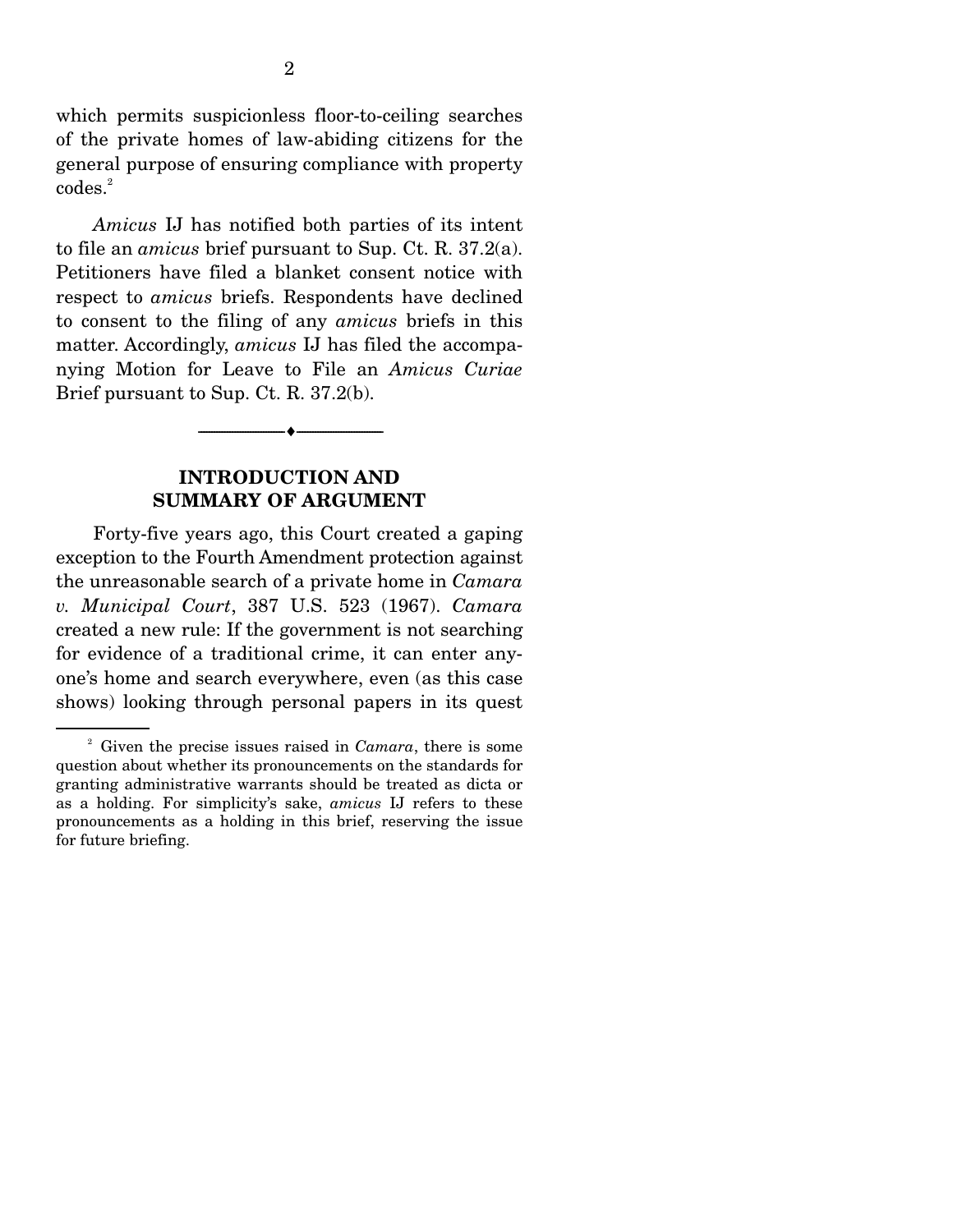for evidence of code violations. It can conduct these sweeping searches of homes without any evidence of probable criminal or even civil code violations, but simply because a certain period of time has passed since the last search. Relying on this *carte blanche* to enter private homes, municipalities throughout the country have instituted administrative inspection programs.3 Yet the Fourth Amendment plainly intended to prohibit government agents from ransacking private homes without suspicion, and the *Camara*  decision stands as the lone exception to this Court's jurisprudence protecting the sanctity of the home.

*Camara* opened a Pandora's box for intrusions on Fourth Amendment rights that the Court likely neither anticipated nor condoned. Today, *Camara* has become a license for wholesale invasions of the "houses, papers, and effects" of law-abiding citizens.

<sup>3</sup> *See*, *e.g.*, *Boston Sets Up Stricter Apartment Inspection Plan*, Boston Herald, Dec. 19, 2012, *available at* http://boston herald.com/business/real\_estate/2012/12/boston\_sets\_stricter\_ apartment\_inspection\_plan; Lynn Thompson, *Seattle City Council OKs Registration, Inspection of Rentals*, Seattle Times, Oct. 1, 2012, *available at* http://seattletimes.com/html/localnews/2019316566\_ rentals02m.html; Kristin Longley, *Flint Considers Increasing Time Between Rental Inspections*, MLive.com, June 5, 2011, *available at* http://www.mlive.com/news/flint/index.ssf/2011/06/ flint considers increasing tim.html; *see also* Brief of *Amici Curiae* Cato Institute, et al., in Support of Appellants at 11–18, *McCaughtry v. City of Red Wing*, No. A10-0332 (Minn. Sept. 20, 2012) *available at* http://www.cato.org/sites/cato.org/files/pubs/ pdf/Red-Wing-filed-brief.pdf (citing over twenty examples of localities with mandatory property inspection programs).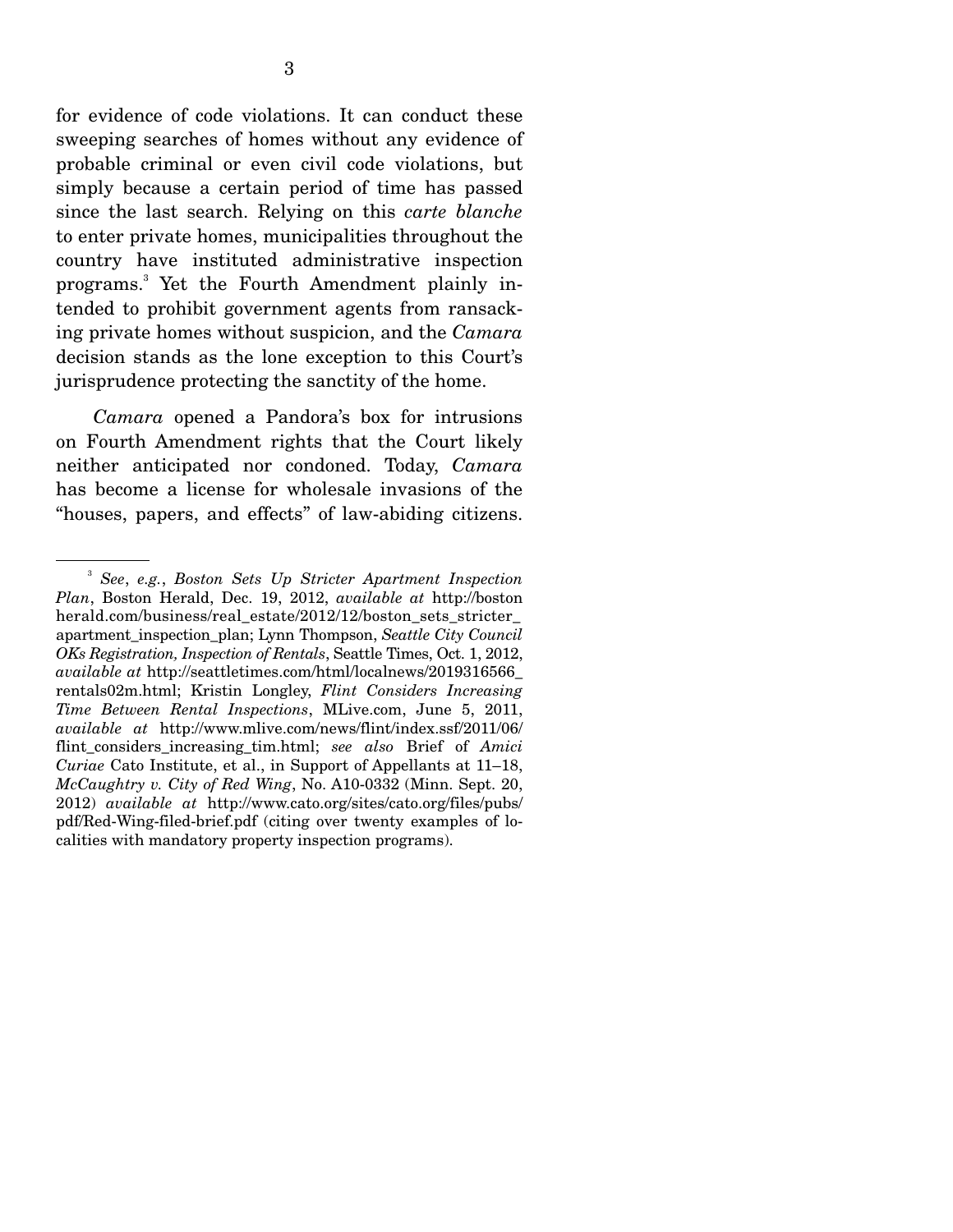U.S. Const. amend. IV. Deferential courts have interpreted *Camara* to require only minimal standards of judicial review for the issuance of administrative warrants, and have thus imposed very few limits on such warrants, ensuring only that searches are done on a regular schedule pursuant to a statutory scheme. That is exactly what happened here.

 Since *Camara* was decided, administrative inspections have become much more invasive. Inspectors now frequently search *every* interior area of a home, including closets and cabinets, and even, as in this case, may read residents' personal papers in search of evidence of zoning violations. Today, government inspectors sometimes take video footage and photographs of the interiors of people's homes during their search, which are made available to the public. Inspectors also sometimes bring police officers with them during their inspections, or report suspicious findings to police officers afterward. These intrusive regulatory inspections of people's homes—without any individualized suspicion of wrongdoing—are gross invasions of personal privacy and property rights that run counter to the very purpose and history of the Fourth Amendment.

 This case presents an opportunity for this Court to reconsider the validity of *Camara* in light of these developments and more recent decisions of this Court that call *Camara*'s holding into question. The facts of this case demonstrate that, relying on *Camara* to justify acting as a rubber stamp, administrative inspections and warrants have gotten wildly out of hand.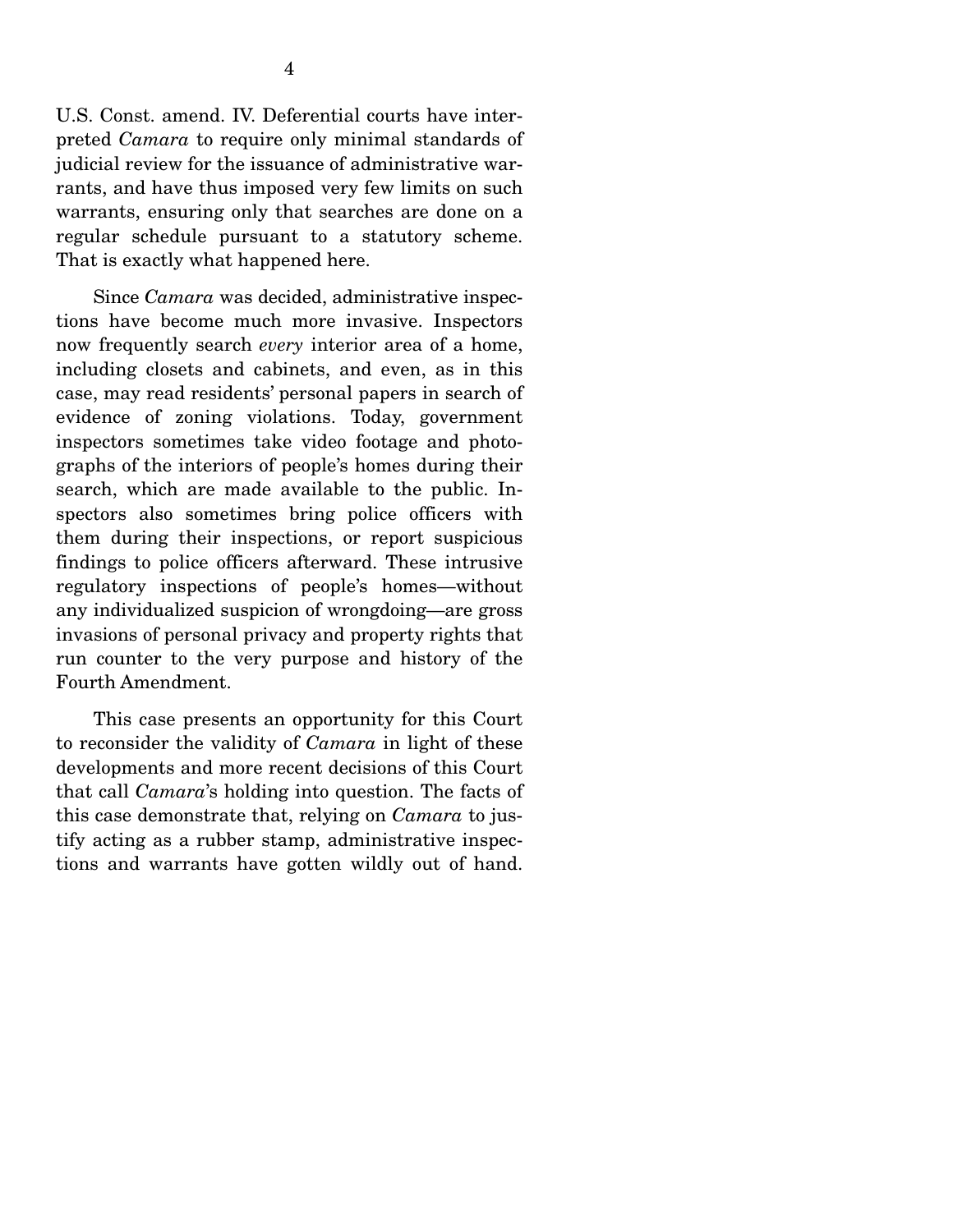Indeed, the fact that the New York Court of Appeals did not think the case was worth review shows that invasive inspections and administrative warrants permitting them are now viewed as business as usual in municipalities throughout the country. The facts here show what *Camara* has led to:

- Rochester, New York requires periodic searches of rental homes by government inspectors who look for any code violation under federal, state, and local law. Rochester Mun. Code ("RMC") § 90-16(I); Charter of the City of Rochester, New York, Art. I, Part B, § 1-10 ("Charter").
- Many of these codes overlap with criminal violations, which inspectors may report to the police. *See*, *e.g.*, Charter § 3-15(B) ("public nuisance" defined as violations of various felony Penal Laws and other codes); Cermak R. 646–47. A police officer may also accompany an inspector during an inspection to provide protection, when authorized by an inspection warrant. Charter § 1-24(C).
- Inspectors search *every* part of a rental home, including bedrooms, closets, bathrooms, and medicine cabinets. Cermak R. 177–78, 635–36; *see also*, *e.g.*, NY PROP. MAINT. CODE §§ 305.3, 308.1 (requiring that "[a]ll interior surfaces . . . shall be maintained in good, clean and sanitary condition," and "[a]ll structures shall be kept free from insect and rodent infestation.").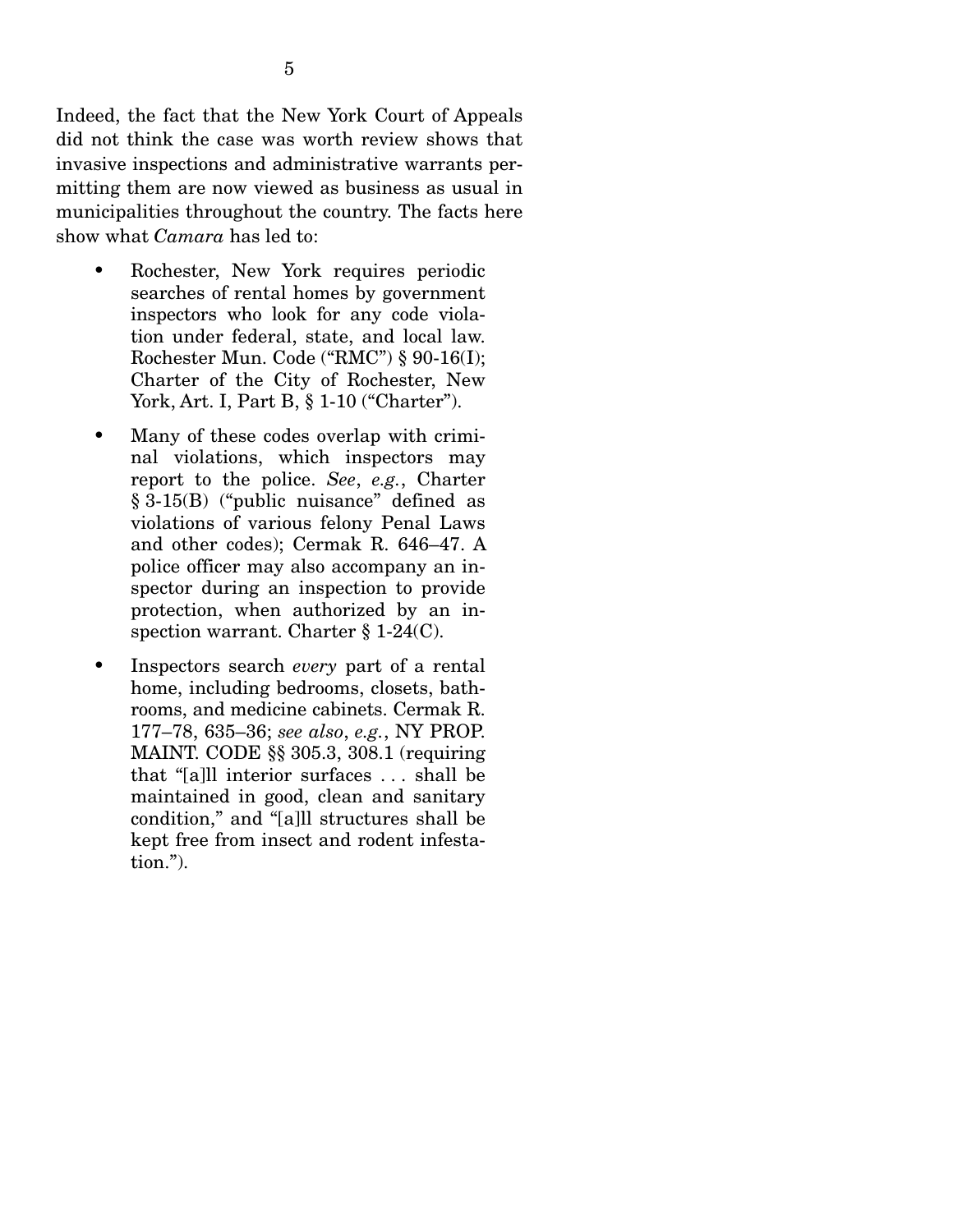- Inspectors actually read renters' personal papers to look for evidence of non-familial relationships or other code violations. Cermak R. 179; *see*, *e.g.*, RMC § 120-208 (prohibiting occupancy of a single-family home by more than four unrelated persons).
- Inspectors take photographs, and may take video, of the interiors of the homes; these images are stored electronically as public records, and are made available to the public under Freedom of Information laws. Charter § 1-10; App. 50–58; Cermak R. 643–44.
- The trial court upheld the warrant applications here against a Fourth Amendment challenge on the grounds that Rochester's Code requires periodic inspections and the statutory period for inspections had expired, relying upon *Camara*'s statement that "the passage of time" constitutes a justification for such warrants. *See* App. 19–26, 35–42; *see also* Nelson R. 398. The New York Appellate Division upheld the issuance of the warrants, relying on "the principles enumerated in *Camara*." App. 6–7.
- The inspection warrants remain in effect for 45 days and allow for multiple entries during that time period. App. 50–58; Charter § 1-24(D).
- There are criminal penalties, including fines and imprisonment, for those who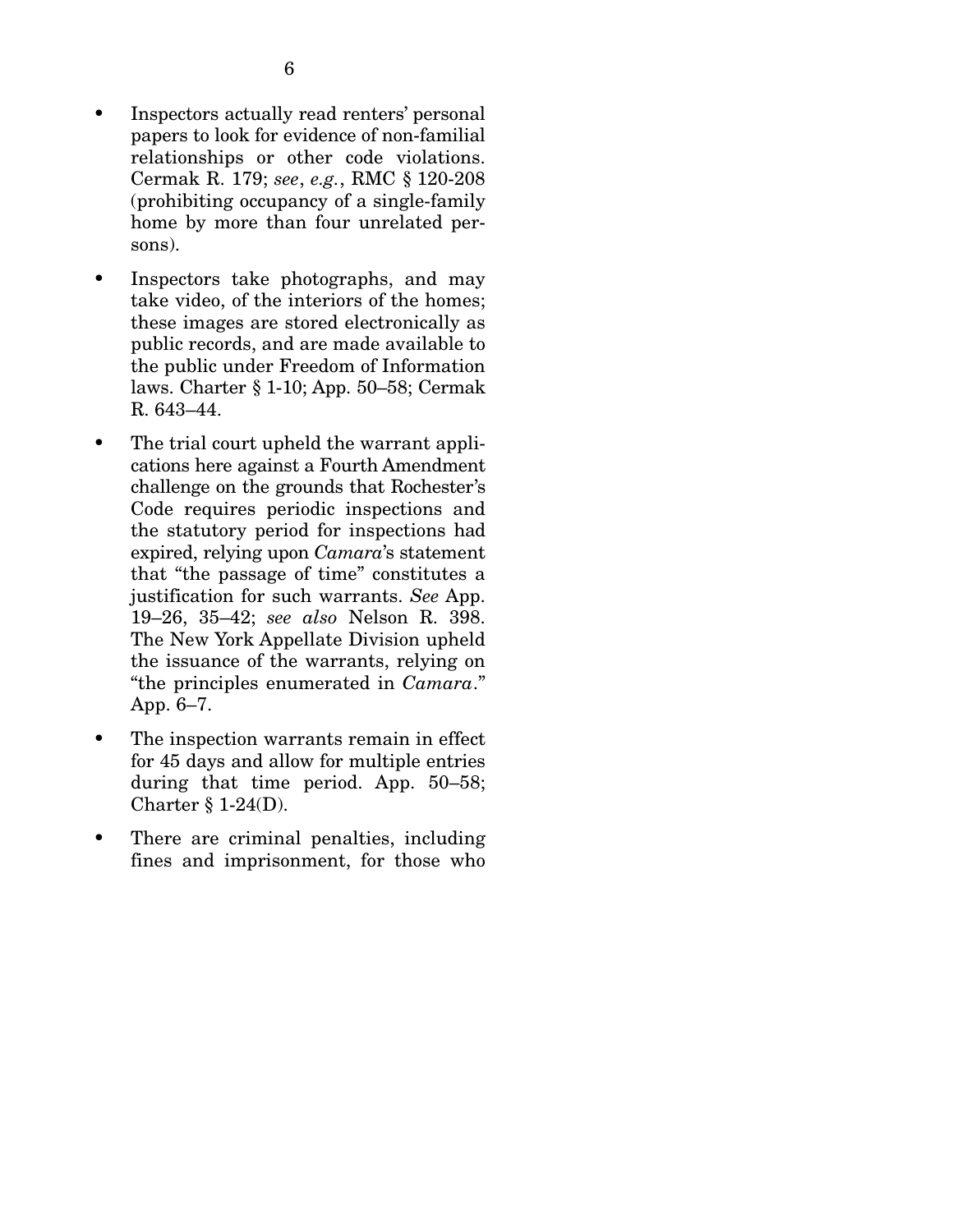refuse to comply with, or even "unduly delay," the inspections. Charter § 1-25.

• Two of the Petitioners in this case are grandparents who have lived in their home for over twenty years and seek to preserve its privacy. Nelson R. 113–17. After they denied inspectors entry to their home, the City moved to have them held in "contempt of Court." Nelson R. 6, 27, 91–99.

 In Part I, *amicus* IJ demonstrates how *Camara* is an aberration in this Court's Fourth Amendment jurisprudence. *Camara* is at odds with subsequent cases that have continued to recognize the Fourth Amendment's strong protection of the sanctity of the home and the right to exclude unwanted visitors. The holding of *Camara* is also called into question by subsequent cases that have disfavored suspicionless intrusions on privacy interests, particularly when done for broad, general purposes such as ensuring compliance with laws and regulations. In addition, this Court has recently reaffirmed its commitment to preserving the historical, property-based protections guaranteed by the Fourth Amendment and the common law that preceded it.

 In Part II, *amicus* IJ discusses how this case presents an ideal opportunity to revisit and reconsider the holding of *Camara*, as the clear laws and simple facts allow for a clean analysis of the legal issues at stake. *Amicus* IJ also notes that a case presenting these issues is unlikely to reach this Court with much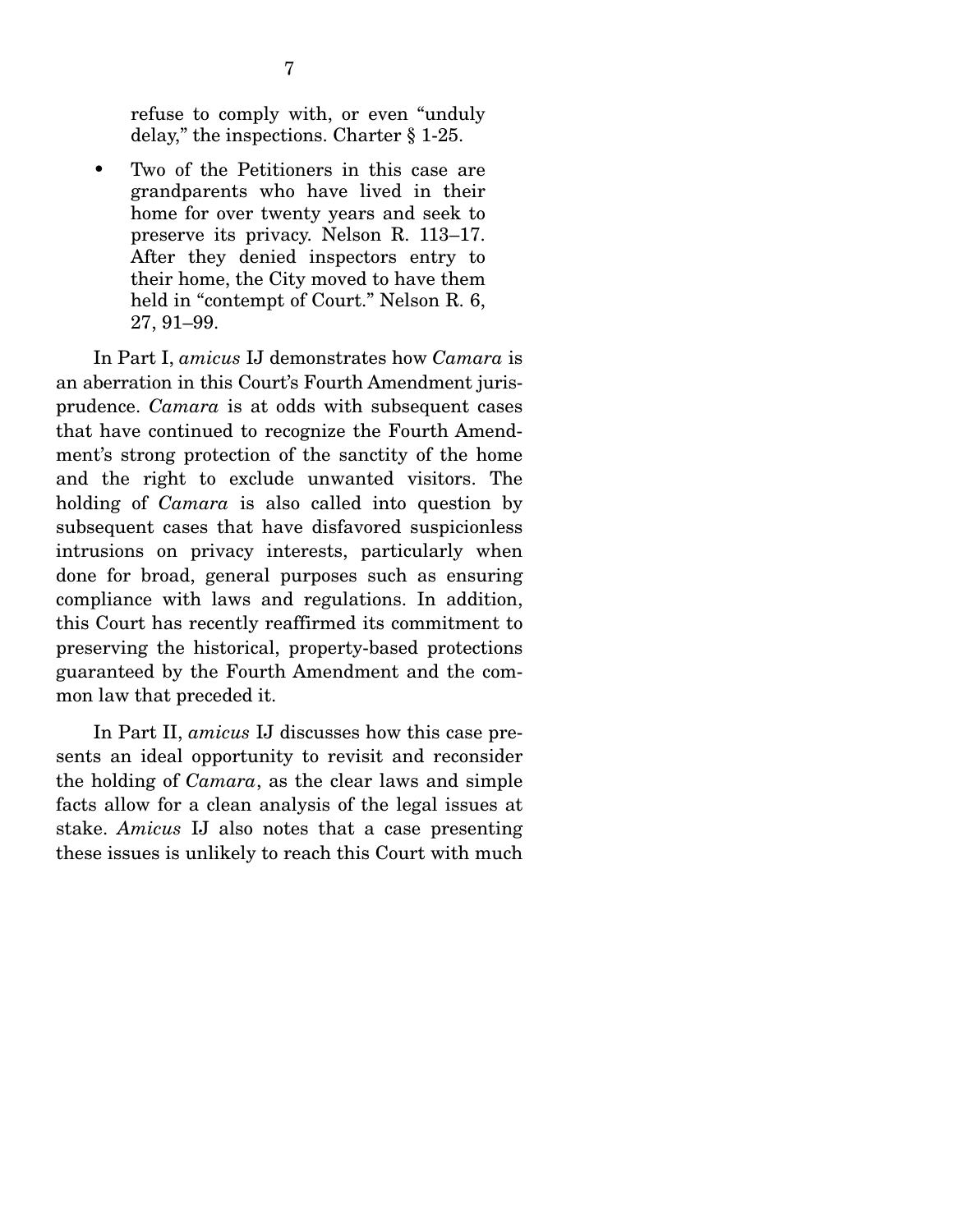frequency, despite the routine violation of rented homes throughout the country. This Court should grant *certiorari* to clarify the protections of the Fourth Amendment for law-abiding citizens in their homes against suspicionless government searches.

#### **ARGUMENT**

 $-\bullet-\$ 

 As this Court has repeatedly held, " '[a]t the very core' of the Fourth Amendment 'stands the right of a man to retreat into his own home and there be free from unreasonable governmental intrusion.'" Kyllo *v. United States*, 533 U.S. 27, 31 (2001) (quoting *Silverman v. United States*, 365 U.S. 505, 511 (1961)). The Court's holding in *Camara*, however, presents a shockingly broad exception to this rule, permitting government inspectors to intrude into the homes of law-abiding citizens without any individualized suspicion of wrongdoing. Given the proliferation of mandatory administrative home inspections in localities across the country, this is an exception that threatens to swallow the rule.

### **I. Subsequent Decisions By This Court Have Called the Rationale of** *Camara* **Into Question.**

 The holding of *Camara* stands as an outlier against this Court's subsequent Fourth Amendment jurisprudence, which is far more respectful of the privacy of the home and the property right to exclude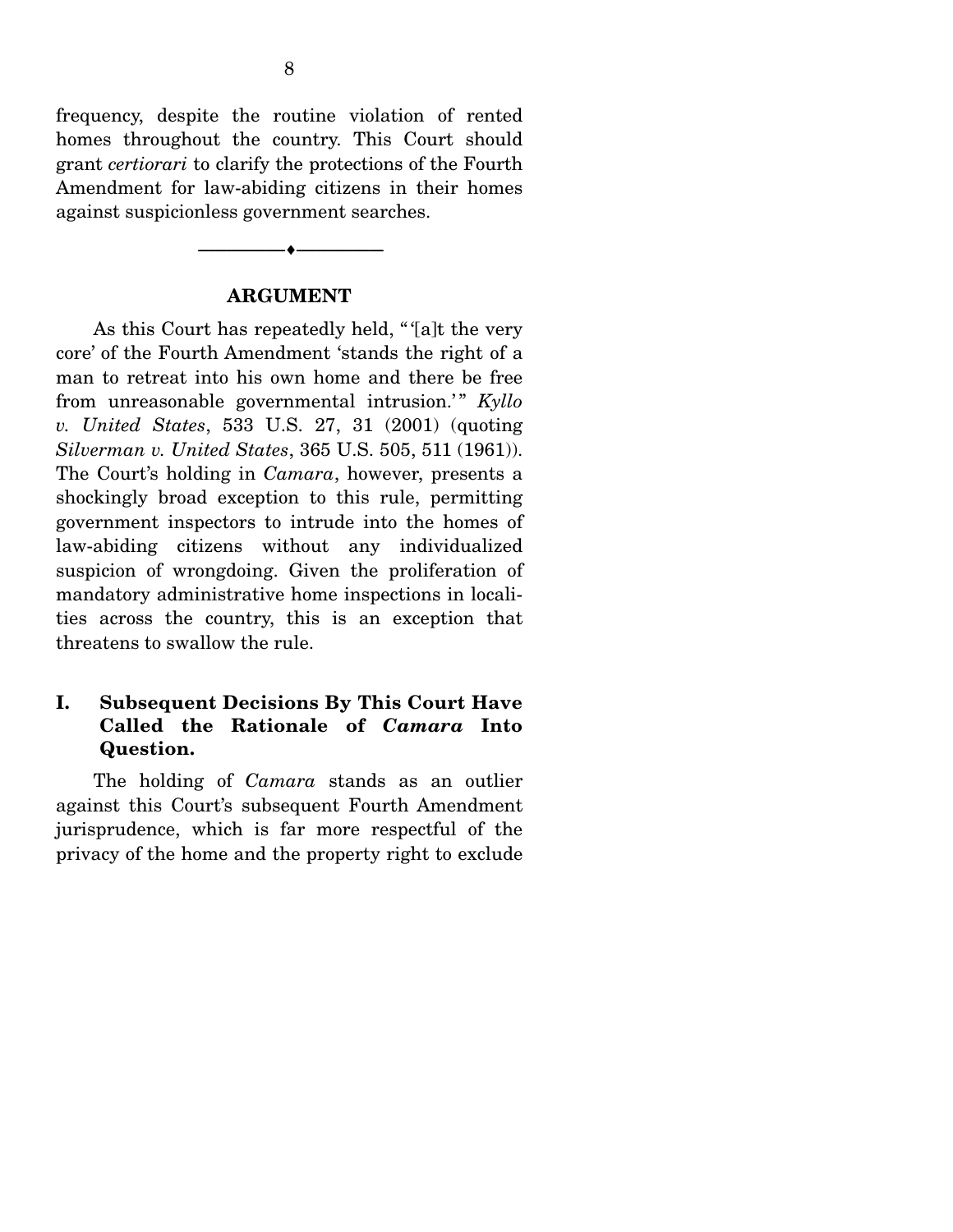unwanted visitors from one's home, and far less willing to permit such deep intrusions on privacy interests for such broad purposes.

 This Court has also recently returned to analyzing potential Fourth Amendment violations based on common-law notions of trespass and property rights. *See United States v. Jones*, 132 S. Ct. 945, 949–50 (2012). Since the very purpose of the Fourth Amendment was to prohibit general warrants and writs of assistance from authorizing suspicionless and invasive searches of the private homes of law-abiding citizens for the purpose of ensuring compliance with customs and tax regulations, it makes little sense for this Court to permit similarly invasive and suspicionless searches of the private homes of law-abiding citizens for the purpose of ensuring compliance with building and zoning regulations.

### **A. This Court continues to recognize that the privacy of the home receives the strongest possible protections under the Fourth Amendment.**

 Despite the glaring exception of *Camara* to the longstanding rule that the privacy of the home and the property right to exclude unwanted visitors receives the strongest protection under the Fourth Amendment, this Court has continued to recognize this bedrock principle in subsequent cases. For example, in *Wilson v. Layne*, this Court cited early Seventeenth-Century English common law and Blackstone's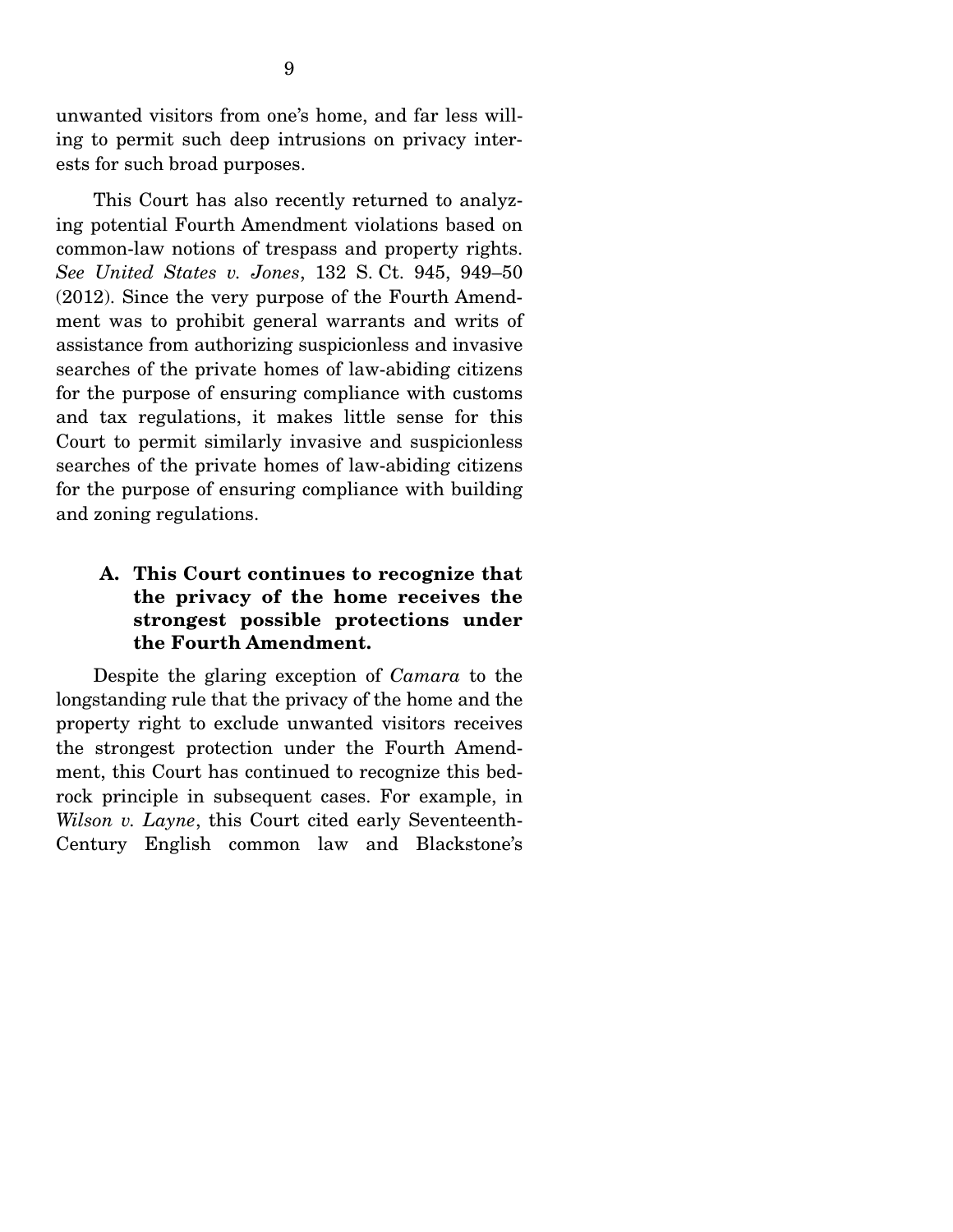*Commentaries of the Laws of England* in support of these ancient protections, noting that "[t]he Fourth Amendment embodies this centuries-old principle of respect for the privacy of the home." 526 U.S. 603, 610 (1999). The opinion emphasized that "[p]hysical entry of the home is the chief evil against which the wording of the Fourth Amendment is directed." *Id.* (quoting *United States v. United States District Court*, 407 U.S. 297, 313, (1972)). Likewise, in *Kyllo*, this Court reinforced the "Fourth Amendment sanctity of the home" from government intrusion, noting that "any physical invasion of the structure of the home, 'by even a fraction of an inch,' was too much." 533 U.S. 27, 37 (2001) (quoting *Silverman*, 365 U.S. at 512). And in *Georgia v. Randolph*, this Court explained that, "[w]e have, after all, lived our whole national history with an understanding of 'the ancient adage that a man's house is his castle'"  $547$  U.S.  $103$ ,  $115$ (2006) (quoting *Miller v. United States*, 357 U.S. 301, 307 (1958)). The *Randolph* Court concluded that, "it is beyond dispute that the home is entitled to special protection as the center of the private lives of our people." 547 U.S. at 115 (quoting *Minnesota v. Carter*, 525 U.S. 83, 99 (1998) (Kennedy, J., concurring)). Thus, despite the anomalous holding of *Camara*, this Court has repeatedly continued to recognize that the home receives a special degree of protection under the Fourth Amendment.

10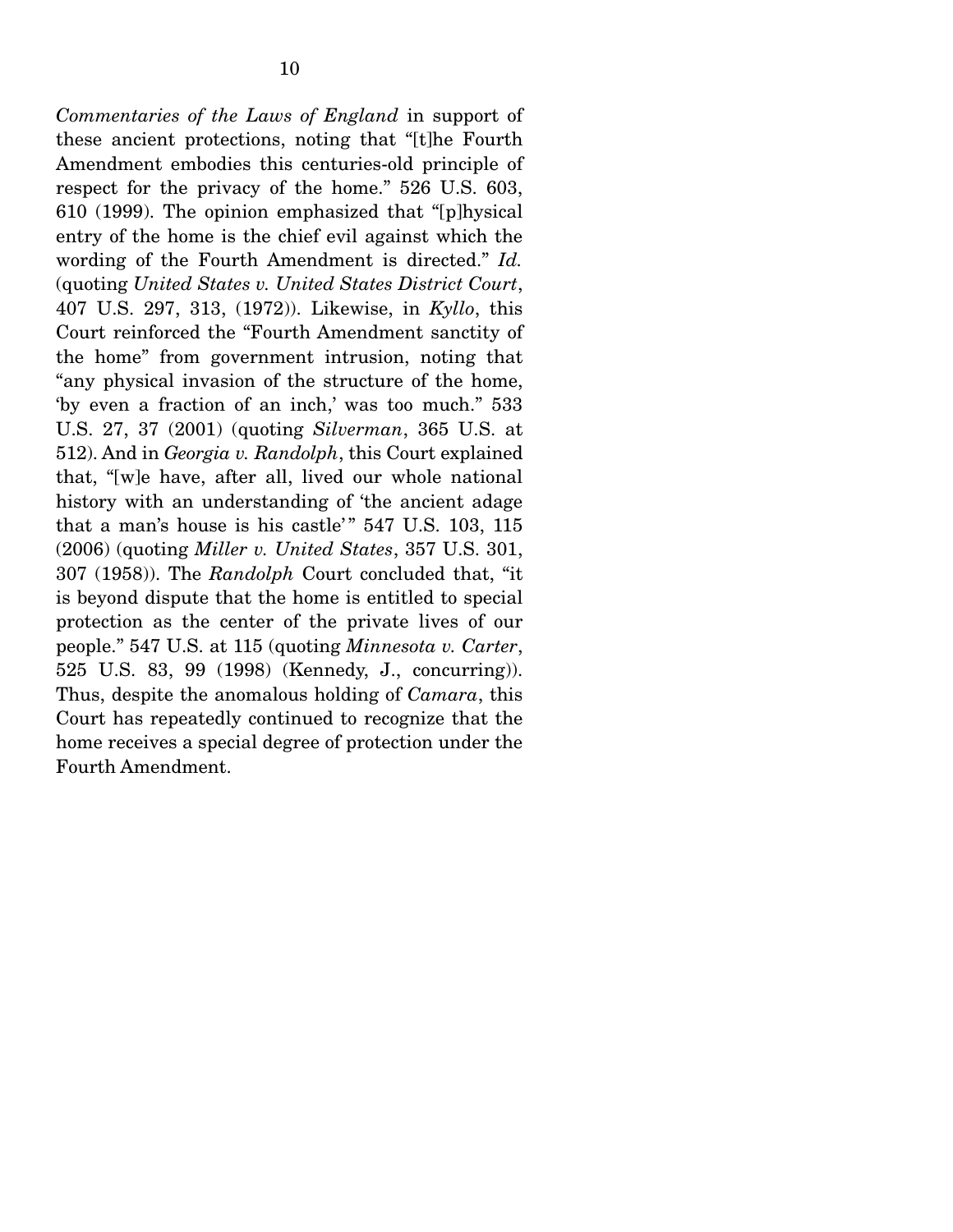**B. The intrusions upon privacy interests in suspicionless administrative searches of private homes are much greater, and for far broader purposes, than the Court has permitted in other cases since** *Camara***.** 

 Since *Camara* was decided, this Court has imposed strict limits on suspicionless intrusions on privacy and property rights. *Camara* stands at odds with these rulings, particularly on  $(1)$  the narrow range of government interests which the Court has held justify such suspicionless intrusions on privacy interests and property rights, and (2) the degree of intrusion upon privacy interests and property rights that may be imposed by suspicionless searches.

> **1. Since** *Camara***, this Court has only permitted suspicionless intrusions on Fourth Amendment interests for specific and narrowly constrained government interests.**

 Since *Camara*, this Court has not permitted suspicionless intrusions on the Fourth Amendment interests of law-abiding citizens for the broad, general purpose of ensuring compliance with laws and regulations. *See*, *e.g.*, *City of Indianapolis v. Edmond*, 531 U.S. 32, 41–42 (2000) (rejecting "the 'general interest in crime control' as justification for a regime of suspicionless stops.") And when the Court has permitted rare exceptions to the rule against suspicionless searches or seizures, they have been narrowly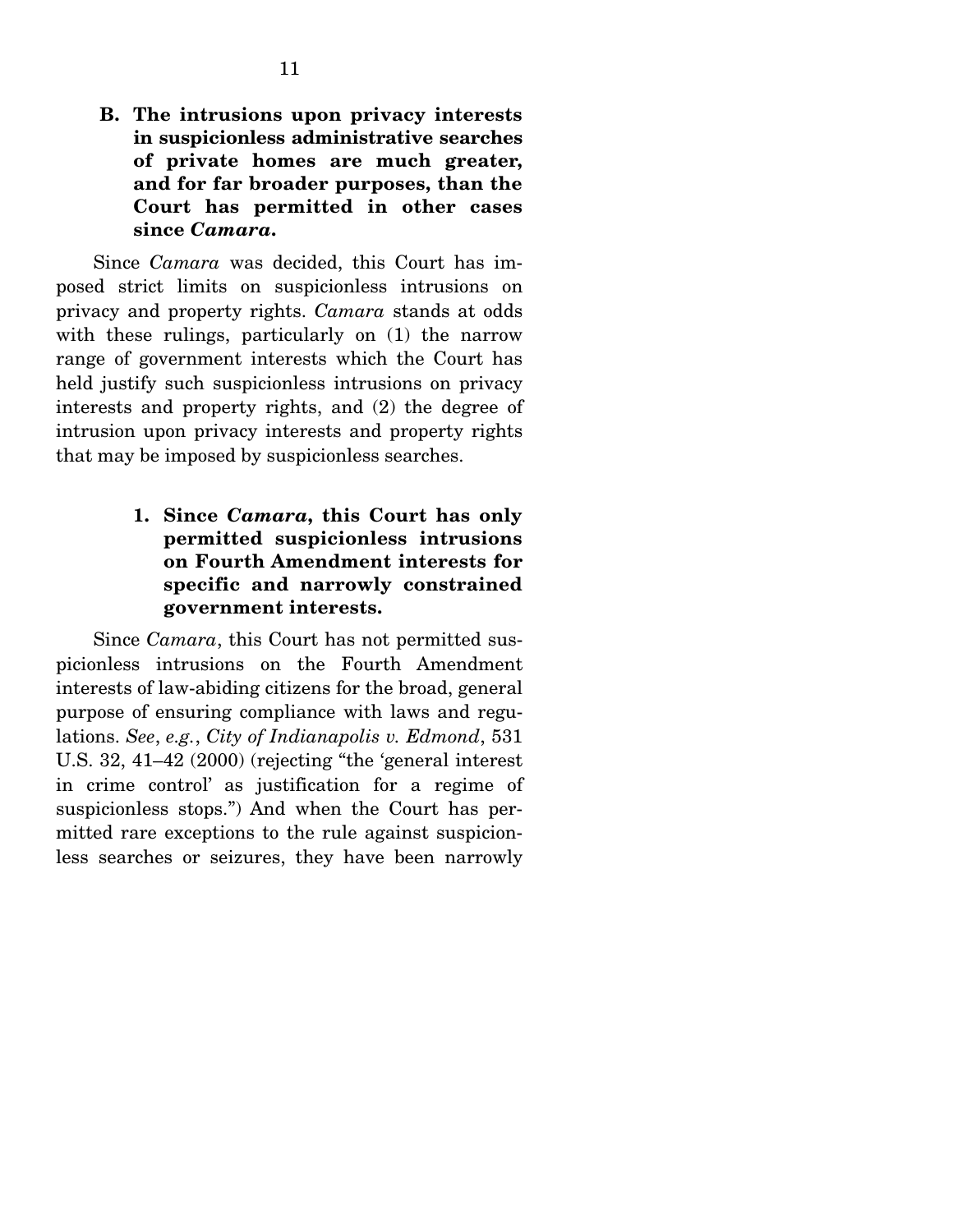constrained in scope. *See*, *e.g.*, *id.* at 34 (noting that "brief, suspicionless seizures at highway checkpoints for the purposes of combating drunk driving and intercepting illegal immigrants" are permissible).

 Similarly, excepting *Camara*, the Court has permitted suspicionless administrative inspections only for very specific enforcement purposes, "provided that those searches are appropriately limited." *Edmond*, 531 U.S. at 37. Such searches have included inspections of "closely regulated" business facilities (where there is a reduced expectation of privacy), *see*, *e.g.*, *New York v. Burger*, 482 U.S. 691, 702–04 (1987), and inspections of fire-damaged premises to investigate the cause of the fire, which are "not programmatic but are responsive to individual events" and thus involve "a more particularized inquiry" than a general administrative code inspection. *Michigan v. Tyler*, 436 U.S. 499, 507 (1978). In other words, *Camara* stands alone in authorizing the government to conduct suspicionless searches for the general purpose of ensuring compliance with codes and regulations.

### **2. In comparison to subsequent cases, the** *Camara* **Court overstated the importance of the government interest in ensuring compliance with property codes.**

 In *Camara*, the Court found that "securing citywide compliance with minimum physical standards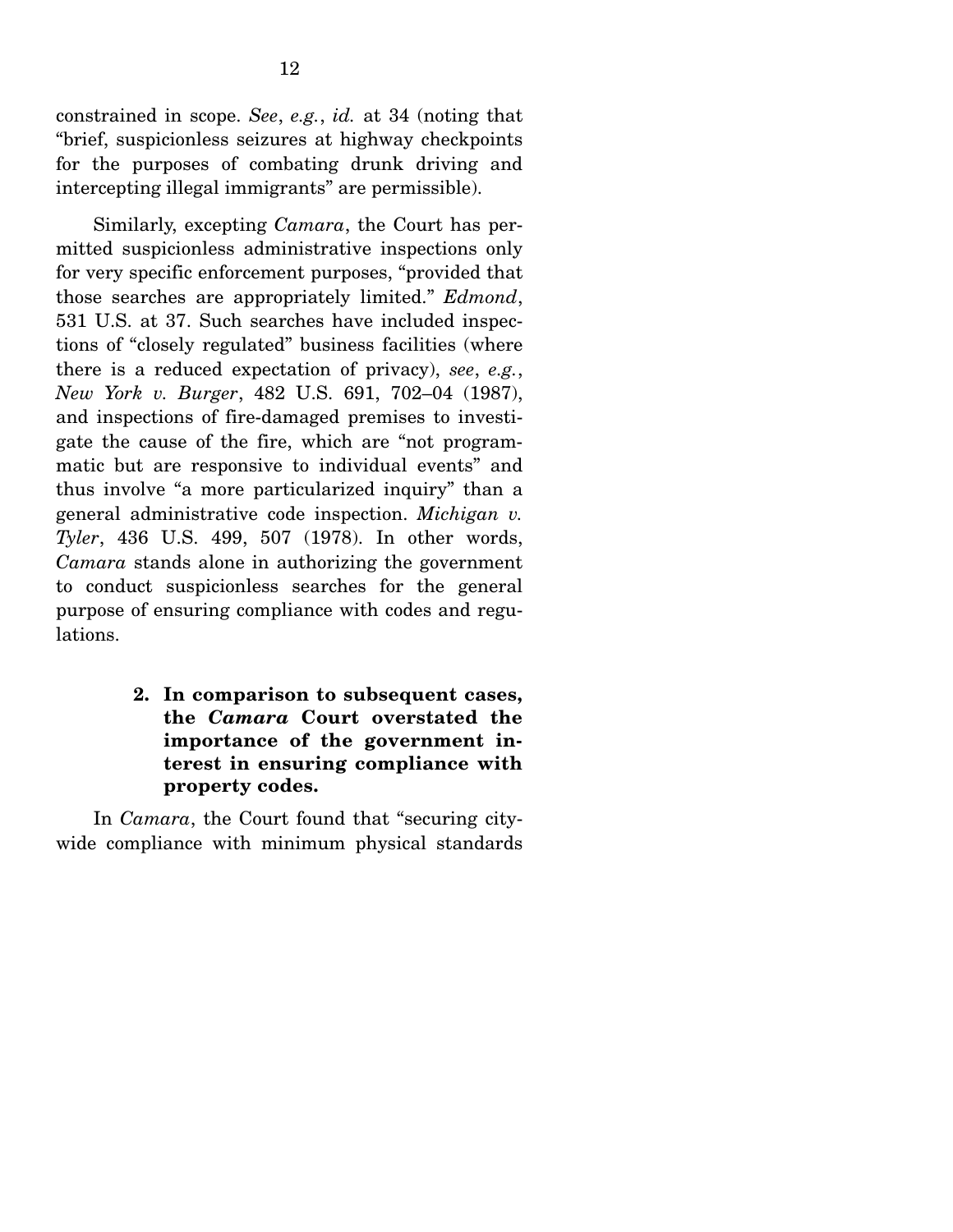for private property" was a governmental interest important enough to justify recurring suspicionless administrative searches of private homes. 387 U.S. at 535. But this stands in stark contrast to the opinion in *Edmond*, which noted that "[w]e cannot sanction stops justified only by the generalized and everpresent possibility that interrogation and inspection may reveal that any given motorist has committed some crime." 531 U.S. at 44. Indeed, if a "general interest in crime control" is an insufficient governmental interest to justify brief, suspicionless traffic stops outside the home, it is hard to imagine how the government's interest in preventing property code violations can be sufficient to justify lengthy and invasive suspicionless searches of private homes. Surely crime control is *at least* as important as ensuring property code compliance, if not more so. (The penalties and punishments involved certainly indicate that preventing crime is far more important a governmental interest than ensuring compliance with property codes.) Indeed, this Court has noted that the priority of criminal enforcement over civil matters has a long history in Fourth Amendment law, quoting Blackstone for the principle that "no doors can in general be broken open to execute any civil process; though, in criminal causes, the public safety supersedes the private." *Wilson v. Layne*, 526 U.S. 603, 610 (1999) (quoting William Blackstone, 4 *Commentaries on the Laws of England* 223 (1765–69)).

 Because the government interest at stake in administrative code inspections is no more substantial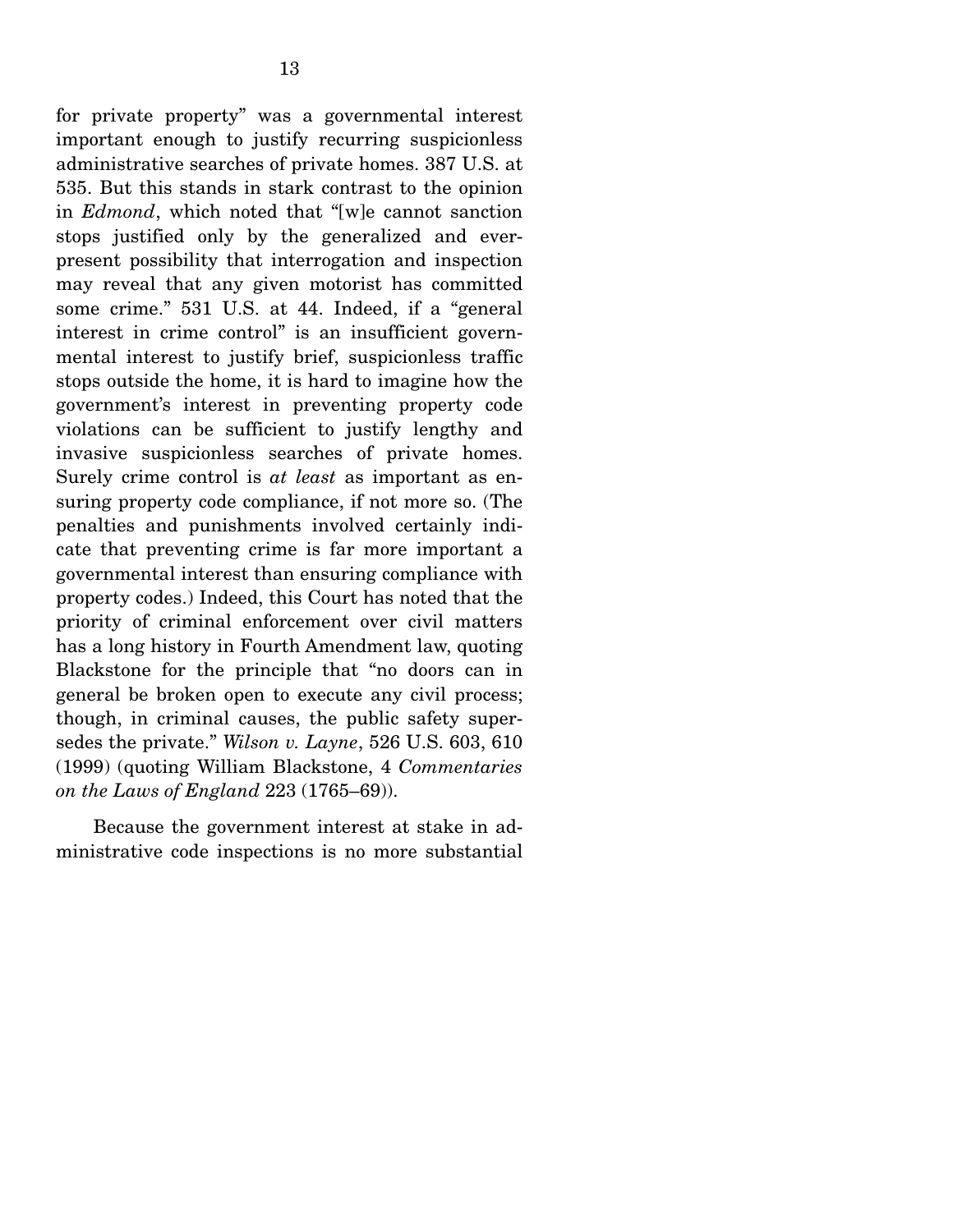(and arguably much less significant) than its interest in general crime control, the concerns this Court has expressed with respect to the comparatively minimal intrusion posed by traffic checkpoints should be taken much more seriously in the context of invasive suspicionless searches of private homes. As the *Edmond*  court noted, "[w]ithout drawing the line at roadblocks designed primarily to serve the general interest in crime control, the Fourth Amendment would do little to prevent such intrusions from becoming a routine part of American life." 531 U.S. at 42. But in many localities, *Camara* has permitted a general interest in ensuring compliance with property codes to justify far more intrusive searches of private homes, which are becoming a routine part of the lives of residents.<sup>4</sup>

### **3. In the rare cases where suspicionless intrusions have been permitted, this Court has often emphasized their brevity and minimal intrusion on privacy interests.**

 In the rare instances when it has approved of limited exceptions to the rule against suspicionless searches and seizures, this Court has frequently emphasized that they are brief and impose only minimal intrusions on the privacy interests and property rights of law-abiding citizens. For example, suspicionless seizures of law-abiding citizens during a brief traffic

<sup>4</sup> *See* note 3, *supra*.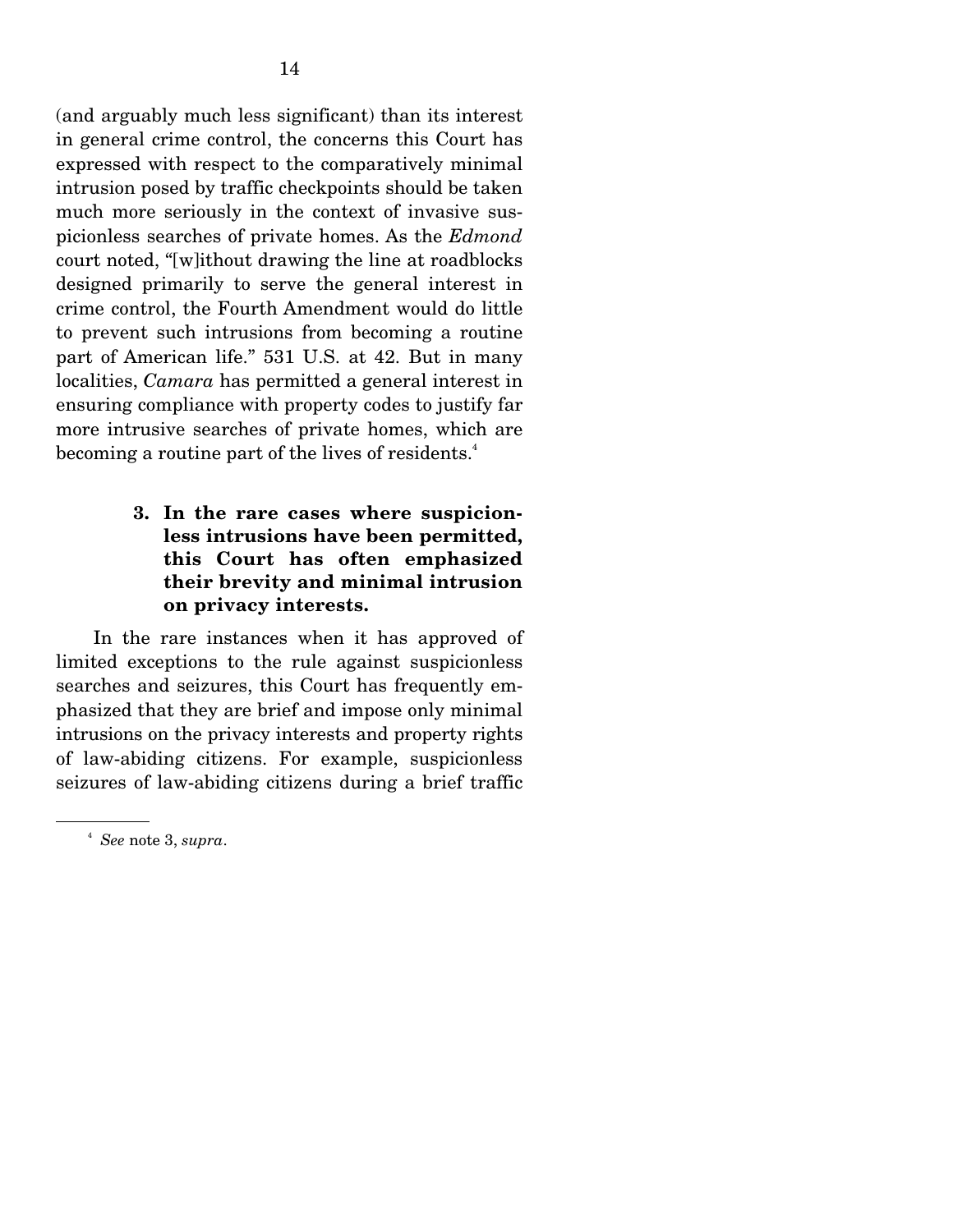stop at a DUI checkpoint were allowed in part because "the intrusion . . . is slight." *Mich. Dep't of State Police v. Sitz*, 496 U.S. 444, 451 (1990). Similarly, in justifying traffic checkpoints near national borders, this Court explained that, "intrusion on Fourth Amendment interests is quite limited. . . . it involves only a brief detention of travelers during which '[a]ll that is required of the vehicle's occupants is a response to a brief question or two and possibly the production of a document evidencing a right to be in the United States.'" *United States v. Martinez-Fuerte*, 428 U.S. 543, 557–58 (1976). The present case, however, involves the floor-to-ceiling search of a private home rather than a mere traffic stop, and this Court has noted that a stop is "considerably less intrusive than a search." *United States v. Ortiz*, 422 U.S. 891, 895 (1975).

#### **4. In comparison to subsequent cases, the** *Camara* **Court seriously understated the privacy interests at stake.**

 The *Camara* Court also failed to adequately consider the invasiveness of the intrusion on the privacy of the home. In *Camara*, the Court claimed that "because the inspections are neither personal in nature nor aimed at the discovery of evidence of crime, they involve a relatively limited invasion of the urban citizen's privacy." 387 U.S. at 537. But the floor-toceiling ransacking of the entire interior of one's home, including cabinets, closets, and personal papers, is not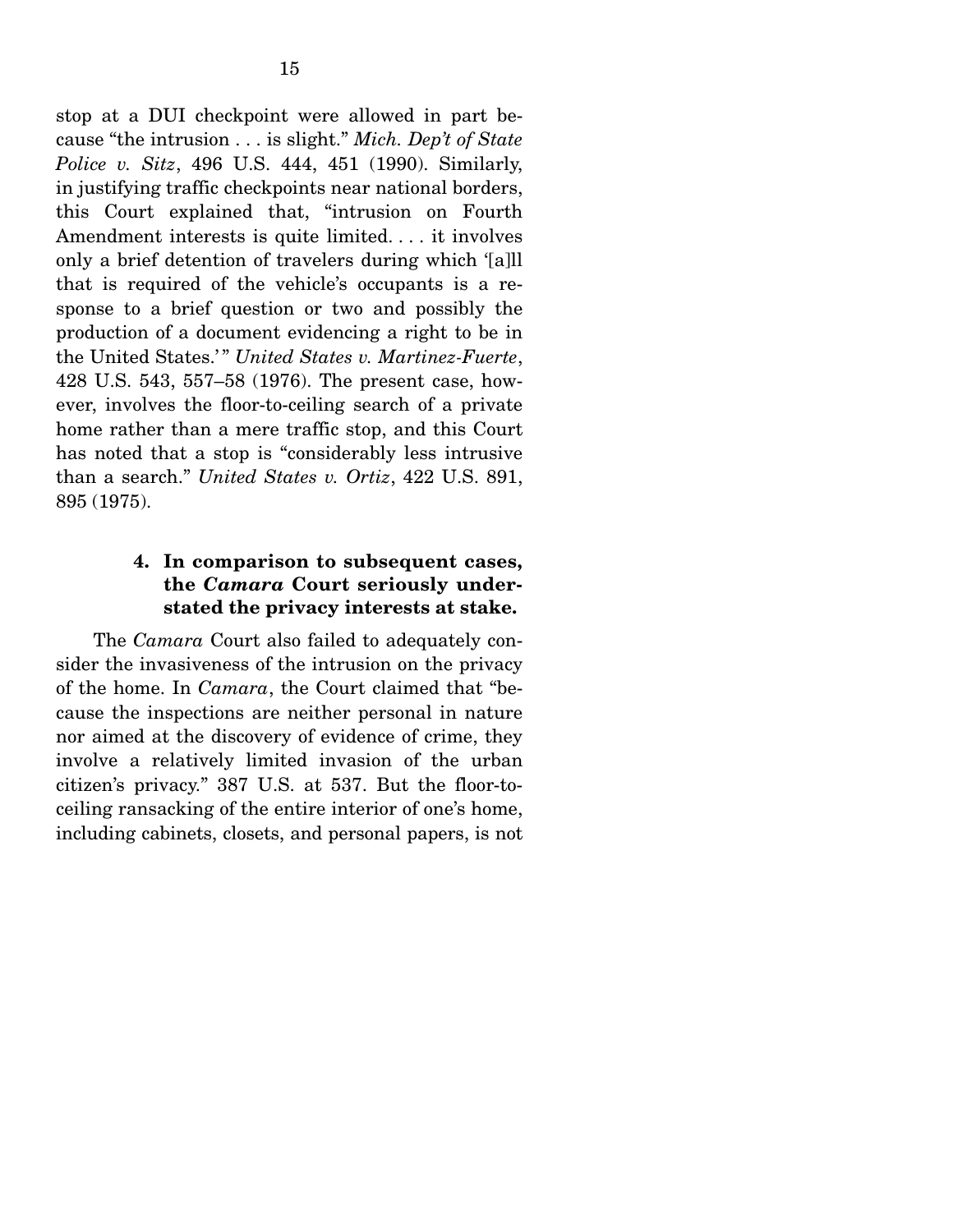a "relatively limited" invasion of privacy but rather the exact conduct that the Fourth Amendment was designed to prevent. In fact, it is hard to imagine any more invasive violation of the privacy of the home than a government inspector rifling through one's medical cabinet, bathroom cupboards, or bedroom, all while taking photographs or recording video.

 People often keep valuable or sensitive personal property in their homes that they don't necessarily want the government (or the public) to know about, even though it may be perfectly legal. A landlord represented by *amicus* IJ in a challenge to rental inspections in Red Wing, Minnesota has explained that even a short visit inside someone's home reveals a great deal of private information:

[O]ne tenant of mine has a makeshift Catholic chapel in his apartment. I can tell whether the person is living with another person and whether that person is male or female; whether they are lazy, messy, or excessively neat; whether they are reclusive and lonely; whether they are doing well financially or scraping by; whether they are ill; whether they have innocent hobbies like music and sports or offensive hobbies like pictures of half-naked women or 'Goth' posters. Artwork hanging on walls reveals a lot about an individual tenant. I often see money and jewelry lying around on dressers and countertops. I'm not looking for any of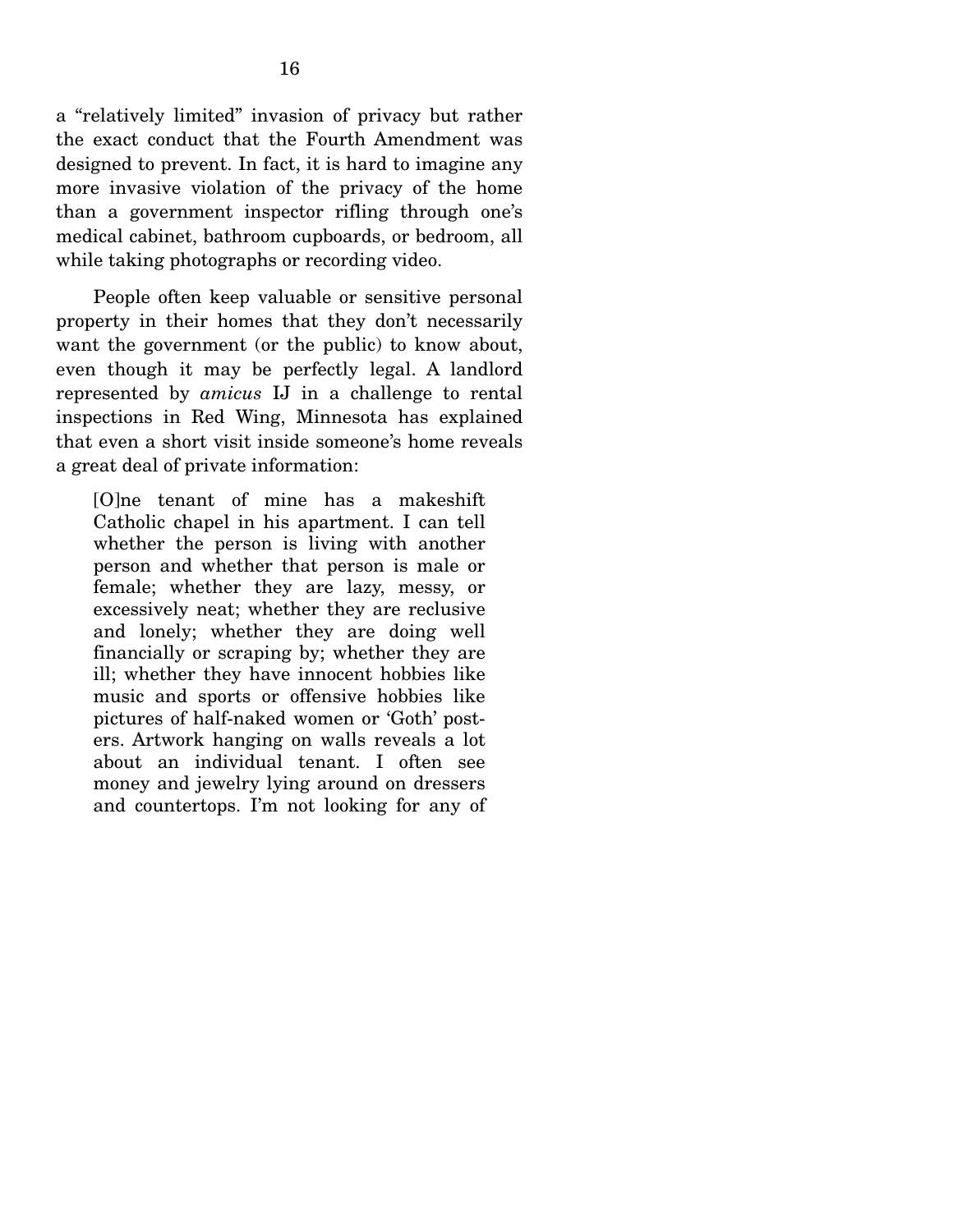these things, but you just see them as you are entering any room.<sup>5</sup>

*Cf. Jones*, 132 S. Ct. at 955 (Sotomayor, J., concurring) (expressing concern that GPS monitoring of a person can produce "a wealth of detail about her familial, political, professional, religious, and sexual associations").

 The *Camara* Court's claim that a search of every inch of one's home is a "relatively limited invasion of . . . privacy" not only makes little sense as a practical matter, but this Court has since flatly rejected the idea that even a limited search of the home is a "limited invasion" of privacy: "In the home, our cases show, all details are intimate details, because the entire area is held safe from prying government eyes." *Kyllo*, 533 U.S. at 37. Following the holding of *Camara* practically requires the Court to append an asterisk to statements such as this, with fine print noting that the prying government eyes of code inspectors with an administrative warrant may freely view such intimate details.

 The notion that such a search is only a "limited invasion" of privacy also conflicts with this Court's consistent understanding, as shown by its most recent decisions, of the importance of the sanctity of the

<sup>5</sup> Brief of Appellants at 18–19, *McCaughtry v. City of Red Wing*, No. A10-0332 (Minn. Sept. 20, 2012), *available at* http:// ij.org/images/pdf\_folder/private\_property/redwing/opening-brief-mnsupreme\_9-20-12.pdf.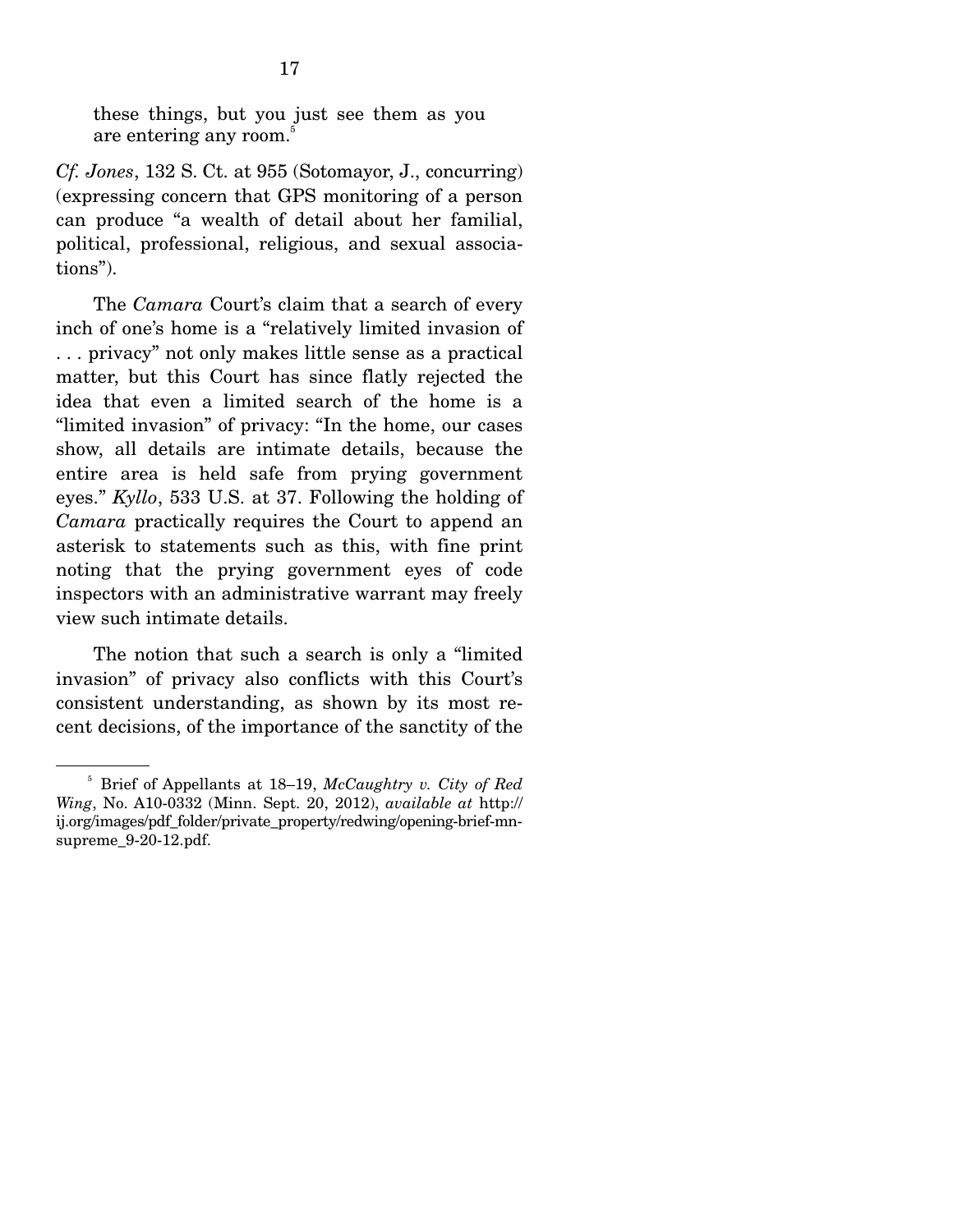home, as well as the historical purpose of the Fourth Amendment in protecting the privacy of the home. *See*, *e.g.*, *Randolph*, 547 U.S. at 115; *Kyllo*, 533 U.S. at 37, *Wilson*, 526 U.S. at 610; *see generally* Geoffrey G. Hemphill, *The Administrative Search Doctrine: Isn't This Exactly What the Framers Were Trying to Avoid?*, 5 Regent U. L. Rev. 215 (1995). This Court has long held that the Fourth Amendment represents the principle articulated in William Pitt's famous 1766 speech condemning general warrants:

The poorest man may in his cottage bid defiance to all the forces of the Crown. It may be frail; its roof may shake; the wind may blow through it; the storm may enter; the rain may enter; but the King of England cannot enter—all his force dares not cross the threshold of the ruined tenement!

*United States v. Ross*, 456 U.S. 798, 822 n.31 (1982) (quoting *Miller*, 357 U.S. at 307). But if a poor man has a right to keep the king from entering his ruined tenement, how can it be that a local government may so easily circumvent this ancient protection of the sanctity of the home by simply sending a code inspector to determine whether it is in fact a ruined tenement (or, just a home with one too many people or one too few lighting fixtures)? *See*, *e.g.*, RMC § 120-208 (prohibiting occupancy of a single-family home by more than four unrelated persons); Rochester Prop. Code § 90-9(B)(8) (every "bathroom, toilet room, laundry room, furnace room, boiler room, interior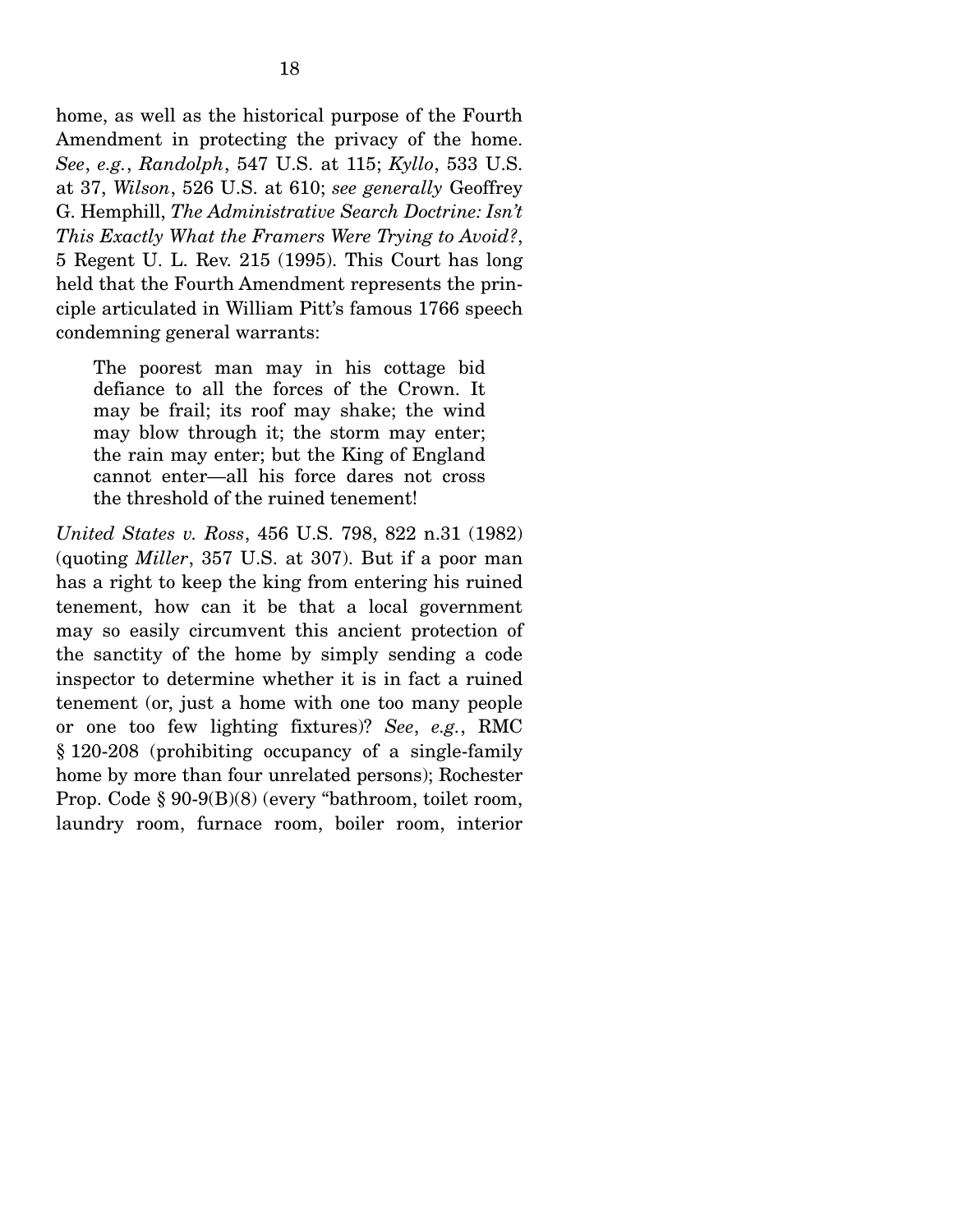stairway, public hall and kitchen" must have "at least one electrical lighting fixture").

 The intrusions on personal privacy occasioned by the searches of private homes are compounded where such searches are recorded on video or photographs and made available to the public. This practice exposes sensitive personal information to anyone who wishes to seek it out, and was likely not contemplated by Justice White when he penned the majority opinion in *Camara* before the advent of broad Freedom of Information laws.6

 In addition to developments in the recording and dissemination of information, the continued growth of the administrative state—and the concurrent proliferation of mandatory administrative searches of homes—further contribute to the widespread threat to privacy interests posed by the *Camara* holding. The number and complexity of laws and regulations governing land use and buildings has grown at an exponential rate.<sup>7</sup> At the same time, mandatory

<sup>6</sup> *See* Hon. Ralph J. Marino, *The New York Freedom of Information Law*, 43 Fordham L. Rev. 83 (1974), *available at* http://ir.lawnet.fordham.edu/flr/vol43/iss1/3 (noting that "[o]n September 1, 1974, New York became one of the first states to effect a 'Freedom of Information Law.' ").

<sup>7</sup> *See*, *e.g.*, Matt Johnson, *Montgomery's Zoning Issues, Part 1: Complicated Zoning*, *Greater Greater Washington*, May 11, 2010, at http://greatergreaterwashington.org/post/5760/montgomeryszoning-issues-part-1-complicated-zoning/ (noting that Montgomery County's Zoning Code was 15 pages when originally enacted (Continued on following page)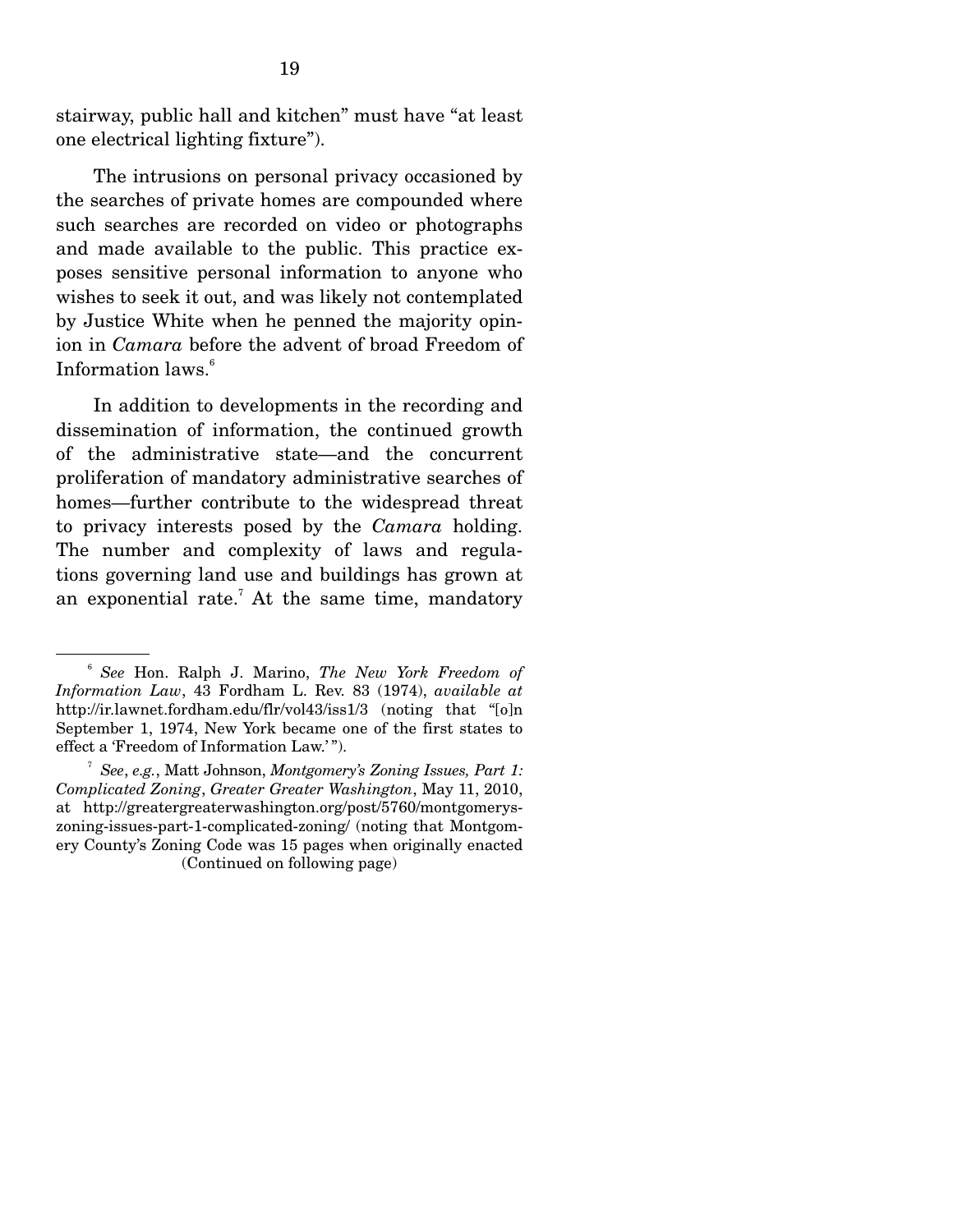administrative inspections of residents' homes have also proliferated.<sup>8</sup> Therefore, in order to "prevent such intrusions from becoming a routine part of American life," as it did in *Edmond*, 531 U.S. at 42, this Court should reevaluate the holding of *Camara*.

### **C. Since** *Camara***, this Court has returned to examining potential Fourth Amendment violations under a common-law understanding of trespass and property rights.**

 The same year as *Camara*, the Court decided *Katz v. United States*, where it famously held that "the Fourth Amendment protects people, not places" 389 U.S. 347, 351 (1967).<sup>9</sup> Many subsequent Fourth Amendment cases have applied the test described in Justice Harlan's concurrence in *Katz*, which made Fourth Amendment rights dependent on whether one has a "reasonable expectation of privacy." *Id*. at 360.

 But the Court has also continued to recognize that the Fourth Amendment is to be interpreted in light of the traditional protections of the common law. For example, in a unanimous opinion in *Wilson v.* 

in 1928, 274 pages when rewritten in 1974, and had grown to over 1,000 pages by 2010).

<sup>8</sup> *See* note 3, *supra*.

<sup>9</sup> The Court has since clarified that, in fact, the Fourth Amendment protects *both* people and property. *See Jones*, 132 S. Ct. at 951 ("*Katz* did not narrow the Fourth Amendment's scope").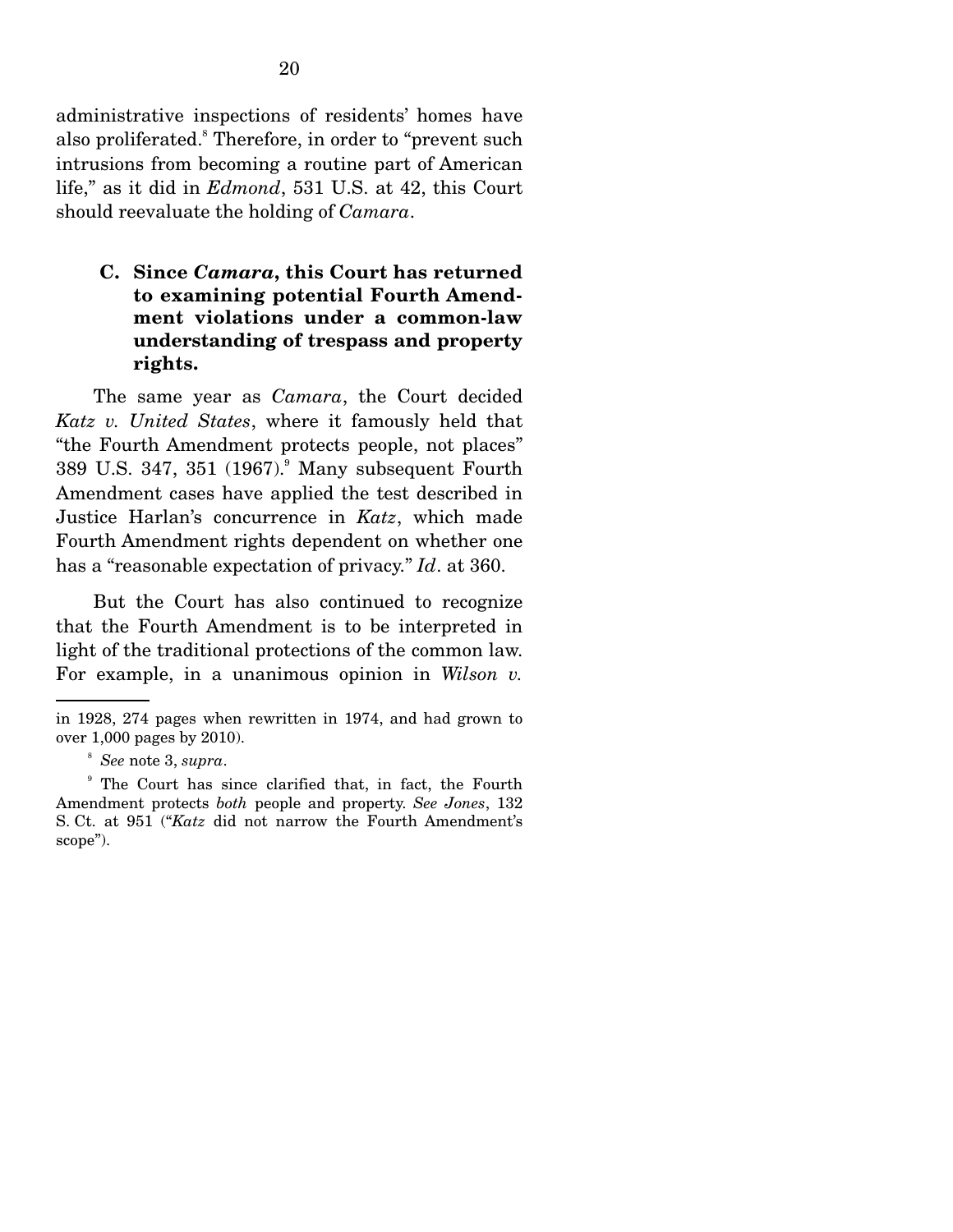*Arkansas*, the Court noted that, in interpreting the Fourth Amendment, it looks to "the traditional protections against unreasonable searches and seizures afforded by the common law at the time of the framing." 514 U.S. 927, 931 (1995). More recently, every current member of this Court has agreed that the Court must "assur[e] preservation of that degree of privacy against government that existed when the Fourth Amendment was adopted." *Jones*, 132 S. Ct. at 950, 132 S. Ct. at 950 (five-Justice majority opinion) (quoting *Kyllo*, 533 U.S. at 34); *id*. at 958 (four-Justice concurring opinion agreeing with majority and also quoting *Kyllo*).

 While there will likely be no end to disputes about the extent to which one has a reasonable expectation of privacy outside the home under the *Katz* test, the Court has been clear that the privacy of the interior of the home is still governed by traditional protections of private property from trespass under the common law. "[I]n the case of the search of the interior of homes—the prototypical and hence most commonly litigated area of protected privacy—there is a ready criterion, with roots deep in the common law, of the minimal expectation of privacy that *exists*, and that is acknowledged to be *reasonable*." *Kyllo*, 533 U.S. at 34 (further explaining that the Fourth Amendment protects "any information regarding the interior of the home that could not otherwise have been obtained without physical 'intrusion into a constitutionally protected area' ") (quoting *Silverman*, 365 U.S. at 512).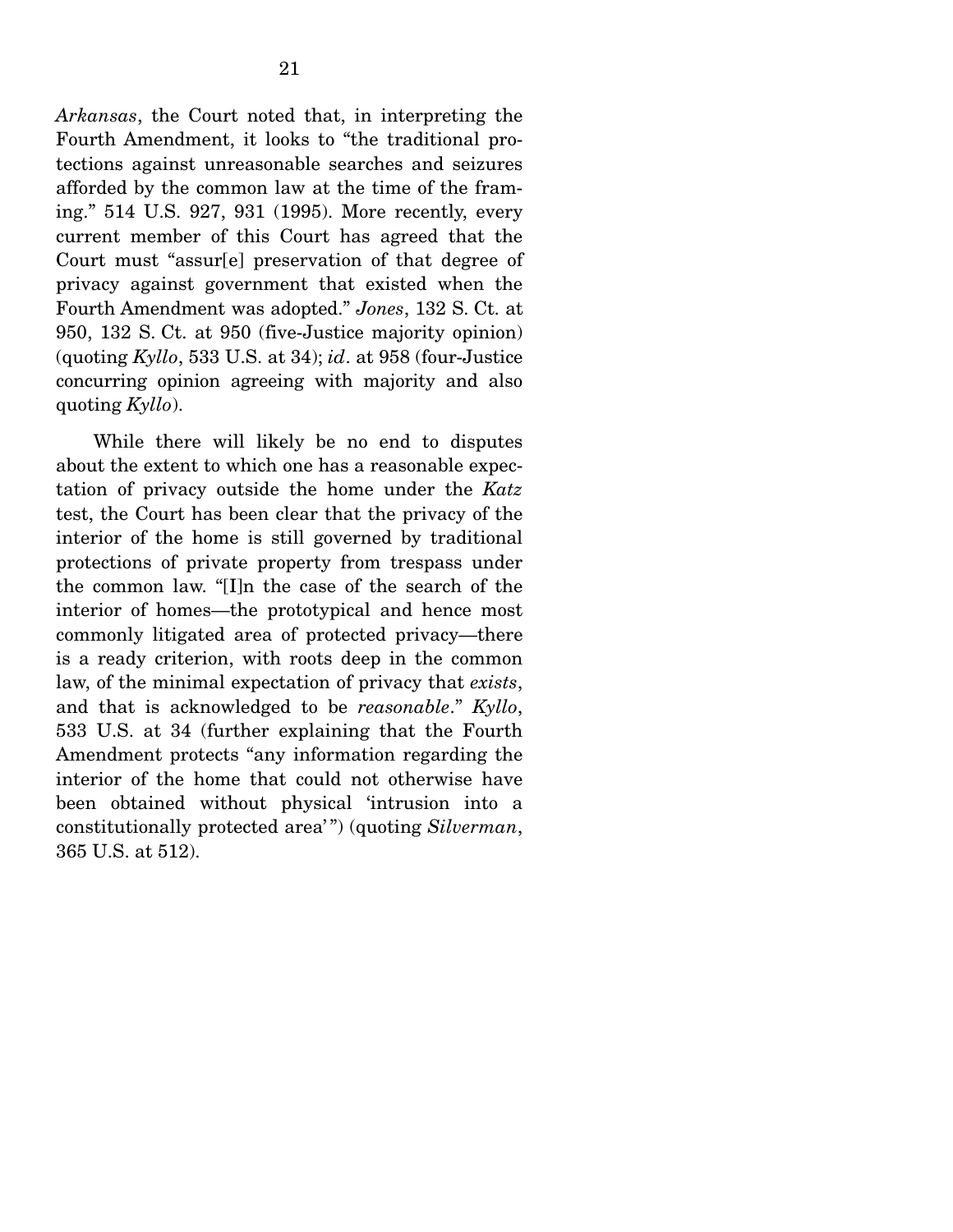Last term, this Court explicitly acknowledged that it had, in recent years, digressed from this propertybased approach to evaluating Fourth Amendment claims. "[O]ur Fourth Amendment jurisprudence was tied to common-law trespass, at least until the latter half of the 20th century. . . . Our later cases, of course, have deviated from that exclusively property-based approach." *Jones*, 132 S. Ct. 945, 949–50. The Court acknowledged that *Katz* offered an approach for resolving Fourth Amendment issues where trespass on property was not at issue, but rejected "apply[ing] *exclusively* Katz's reasonable-expectation-of-privacy test, even when that eliminates rights that previously existed." *Id*. at 953. The Court explained that while its modern Fourth Amendment jurisprudence might offer protections beyond the historical, common law understanding of protections against unreasonable trespass on property, it could never offer less protection than when the Fourth Amendment was adopted: "[w]hat we apply is an 18th-century guarantee against unreasonable searches, which we believe must provide at a *minimum* the degree of protection it afforded when it was adopted." *Id*. *Camara* does not afford that minimum degree of protection. Instead, it allows aggressive and thorough searches of people's homes, without their consent and without any suspicion of wrongdoing. Such searches are contrary to the vision of the Framers, and this Court should grant *certiorari*.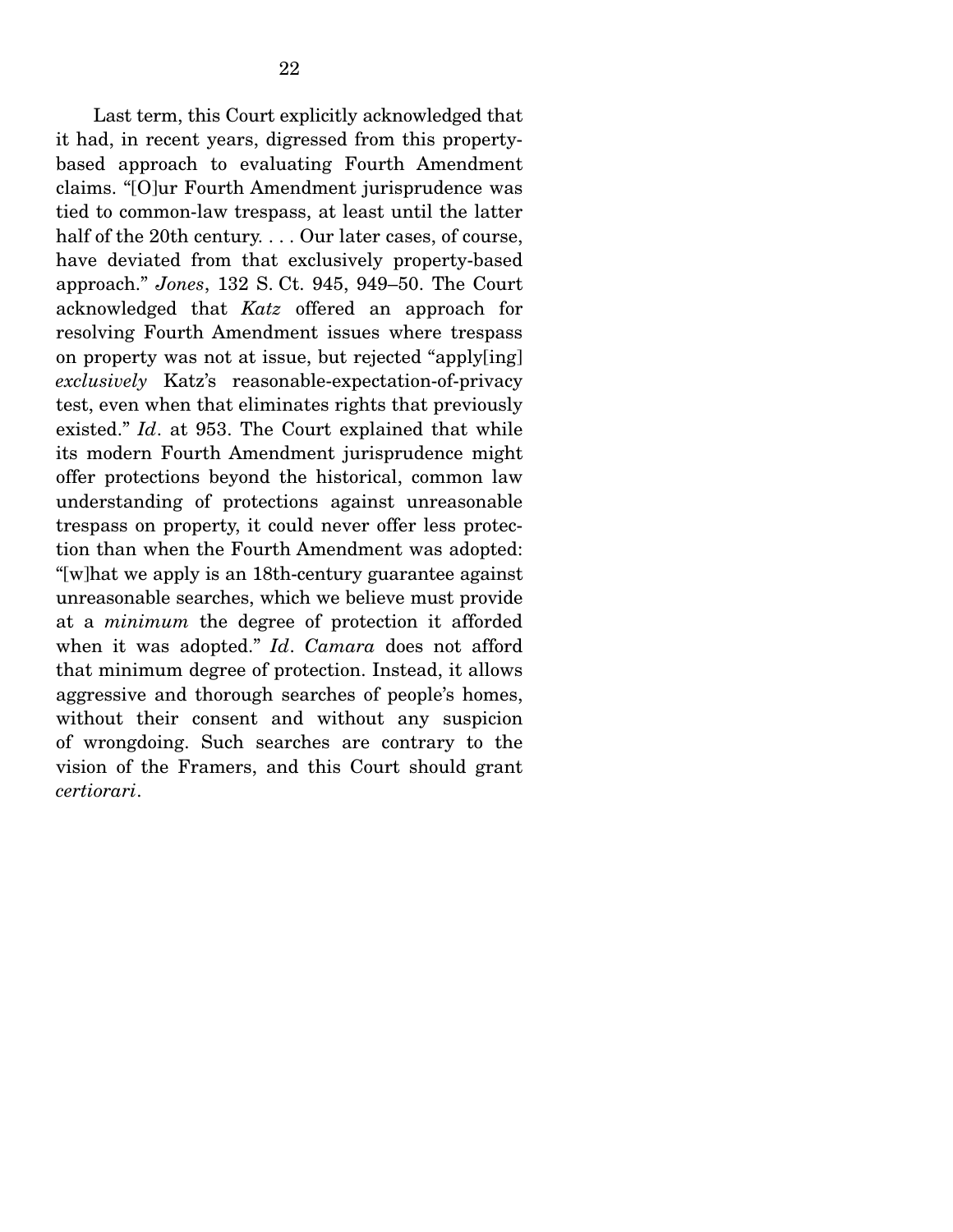#### **II. This Case Presents an Ideal Opportunity to Reconsider** *Camara***.**

 This case presents an ideal opportunity for this Court to reconsider *Camara*. It plainly demonstrates in the starkest possible terms what *Camara* has led to today: suspicionless searches of the private homes of law-abiding citizens justified by nothing more than the expiration of a certificate after a three- or six-year period. This case presents an opportunity for this Court to clarify the protections for all three types of property ("houses, papers and effects") specifically listed in the Fourth Amendment. It also presents this Court with a unique opportunity because, although the problem is widespread, cases presenting these issues are unlikely to often reach the point of petitioning this Court for *certiorari*.

### **A. The legal issues are clearly presented by the plain language of the City of Rochester's Charter and Municipal Code.**

 The City of Rochester's Charter and Municipal Code establish a mandatory government inspection scheme for homes that are not occupied by their owner, and create an administrative warrant process that requires no individualized suspicion of criminal activity.

 The codes enforced by City inspectors are wideranging, and include the "Property Conservation Code, Building Code, Plumbing Code, Fire Prevention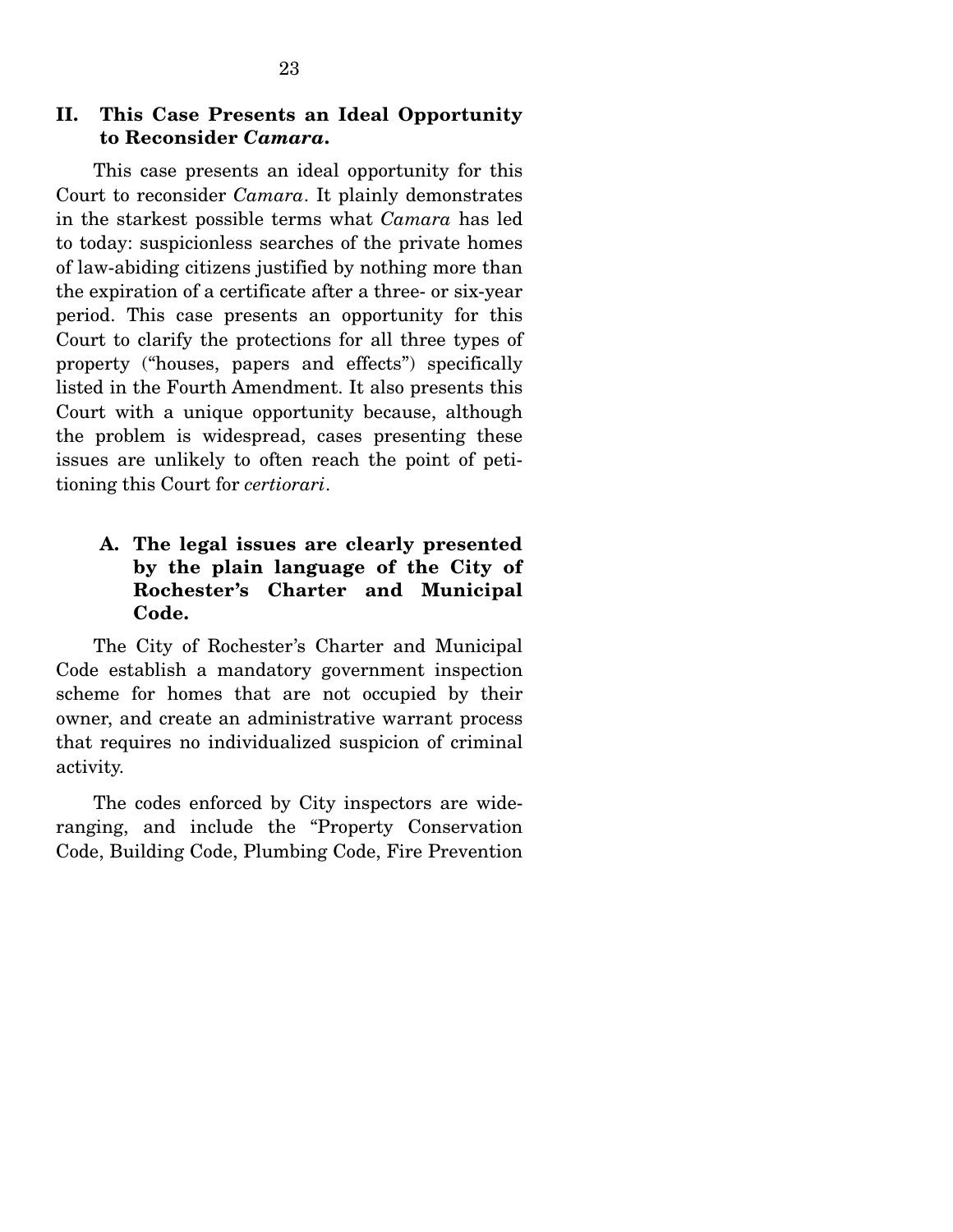Code, Zoning Code, Health Ordinance, New York State Uniform Fire Prevention and Building Code, *or any other federal, state, county or City law, ordinance, rule or regulation* relating to the construction, alteration, maintenance, repair, operation, use, condition or occupancy of a premises located within the City, which law, ordinance, rule or regulation is enforced by the City." Charter § 1-10 (emphasis added).

 Rather than requiring probable cause that a code violation has occurred, the City's mandatory home inspection scheme simply relies on the passage of time to justify the suspicionless searches of the homes of law-abiding citizens. The issuance or renewal of a Certificate of Occupancy ("Certificate") is required for dwellings that are not occupied by their owner. RMC § 90-16(A). Certificates are valid for either three years or six years, depending on the type of dwelling. RMC  $\S 90-16(H)(1)(a)-(b)$ . Issuance or renewal of a Certificate is conditioned on the completion of an inspection of the home by the City that determines the dwelling is "in substantial compliance with applicable laws, ordinances or rules." RMC  $\S 90-16(G)(1)$ . Warrants may be issued solely on the basis that the occupants or owner of the dwelling have applied for a Certificate (or other permit) and have refused to consent to an inspection. Charter  $\S 1-23(A)(2)$ . Therefore, the mere passage of time (the three- or six-year period of the Certificate's validity) is sufficient to justify a search under the City's Code and Charter.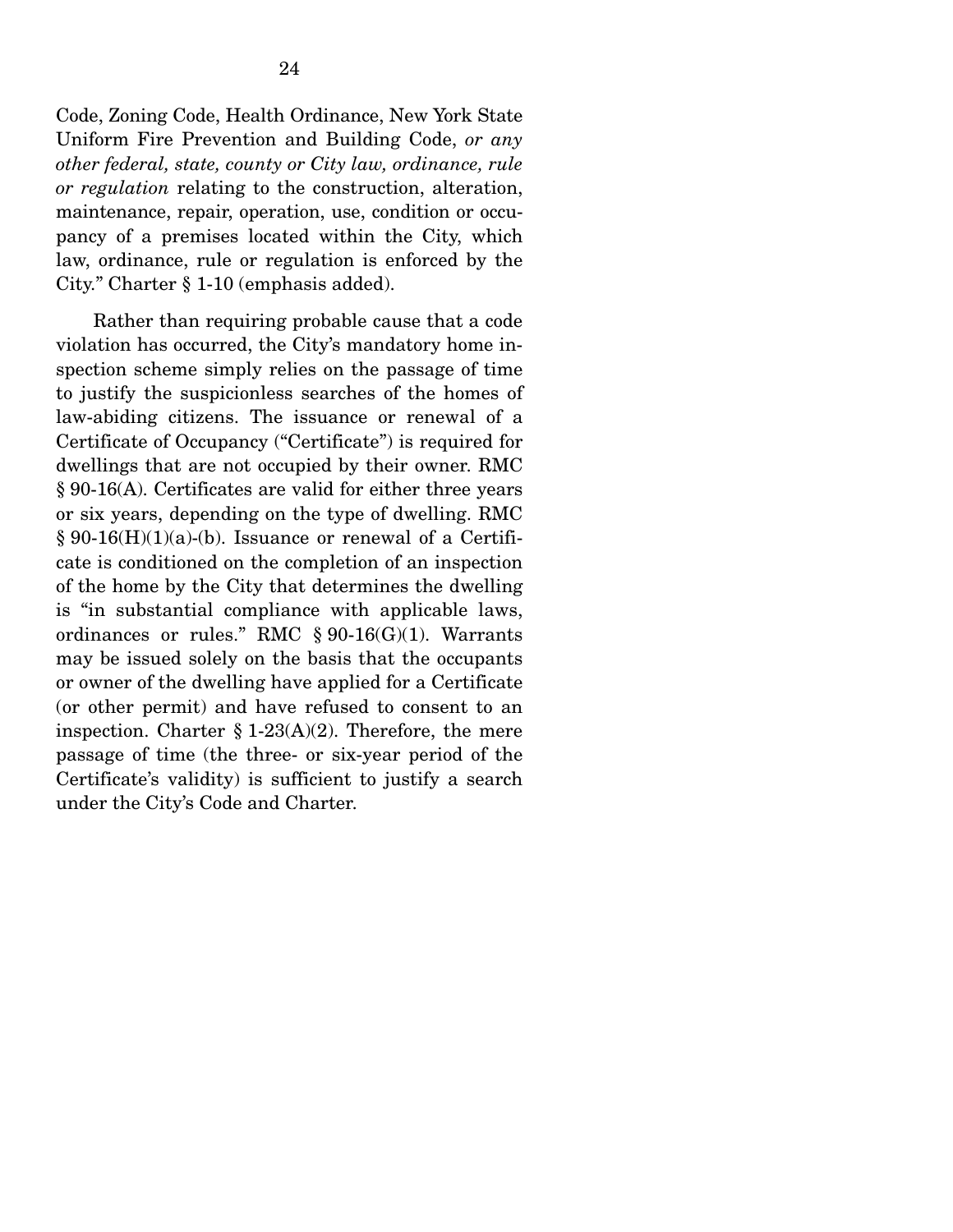### **B. The facts are plain, and the procedural posture is clean, presenting a unique opportunity for the Court to rule on the Fourth Amendment rights of lawabiding citizens who are not suspected of any crime.**

 The facts of this case are relatively simple: Petitioners are three renters and a landlord who do not want to allow the City of Rochester to conduct suspicionless administrative code inspections of the interior of their homes (or property, in the case of the landlord) despite the City's mandatory requirement that such inspections be conducted on a regular basis. The City has offered no evidence supporting probable cause of criminal activity by the renters. *See*, *e.g.*, Nelson R. 388–98. Thus, the renter Petitioners in this case present a unique opportunity for this Court to rule on the Fourth Amendment rights of lawabiding citizens about which the government has no individualized suspicion, in contrast to the vast majority of Fourth Amendment cases which involve searches or seizures of criminal suspects or their property. One pair of Petitioners are renters in their seventies who are not suspected or accused of any crime or code violation—they simply don't want to permit government inspectors in their home of twenty years. Nelson R. 26–28, 113–17. Similarly, a third Petitioner is a renter who, among other objections, does not want strangers in her bathroom or her young daughter's bedroom. Cermak R. 90–91, 154–56.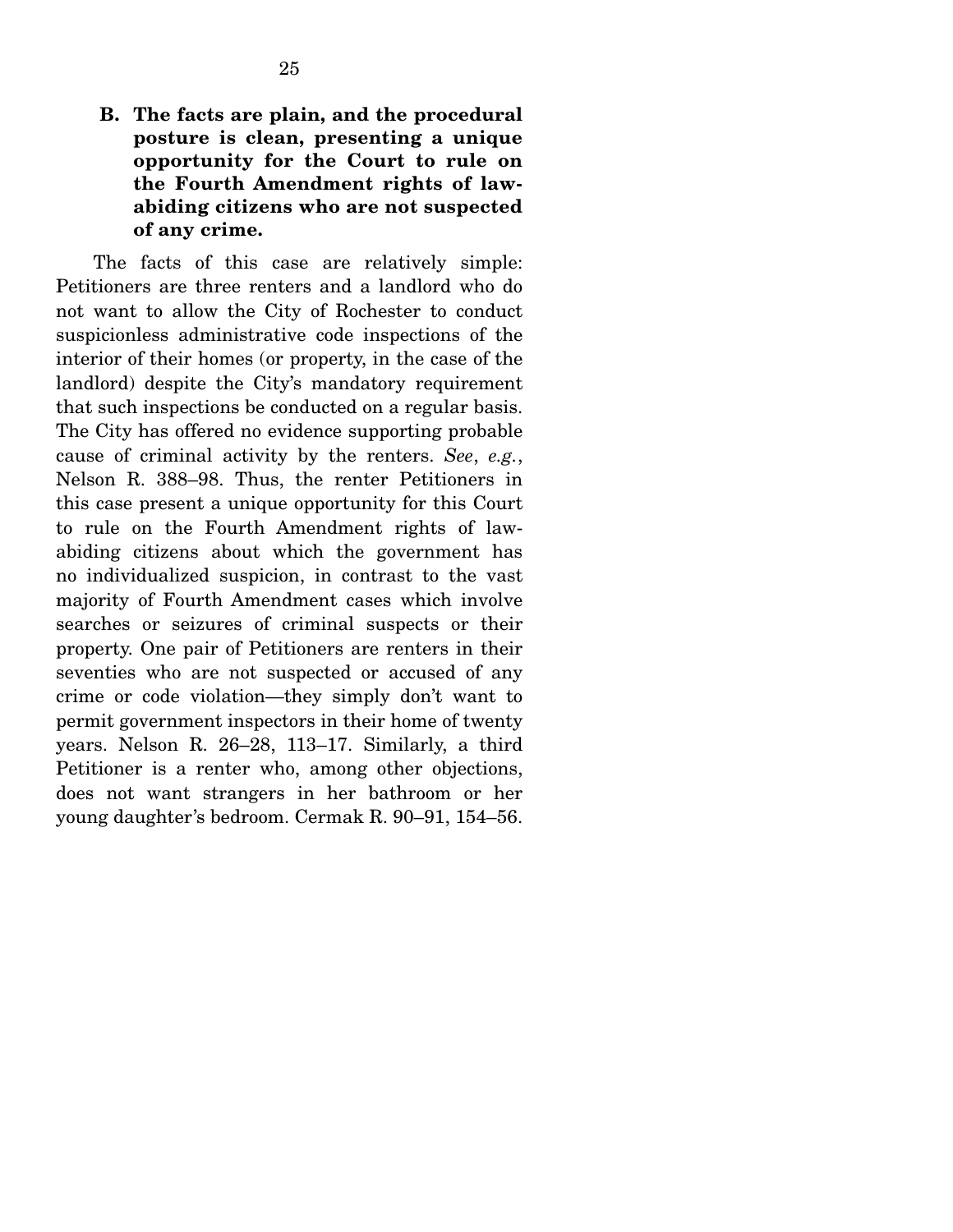The case is also well-positioned for a decision on the merits with no complicating procedural issues. The case has a clean procedural record, having been fully litigated in the lower courts. The trial court rejected Petitioners' Fourth Amendment challenge by noting that the RMC requires periodic inspections and the period for inspections had expired, relying on *Camara*'s statement that "the passage of time" constitutes a justification for such warrants. *See* App. 19– 26, 35–42. The primary evidence the City presented in the warrant hearings was that the RMC required inspections to issue a Certificate, the property owners had applied for Certificates, and the tenants had not consented to warrantless searches of the properties. *See*, *e.g.*, Nelson R. 373–94. Importantly, the administrative warrants were issued for Petitioners' homes without any individualized factual showing of wrongdoing by the tenants. *See*, *e.g.*, Nelson R. 398. The Appellate Division then upheld the issuance of the warrants, citing *Camara*. App. 6–7.

**C. The rights of law-abiding citizens are constantly being violated by administrative searches, but cases such as this are unlikely to reach this Court with any frequency.** 

 This case presents an issue of national importance, but it is one that will not reach this Court often. Although mandatory administrative inspections are relatively common, it is rare that they are challenged. Few tenants have the financial resources to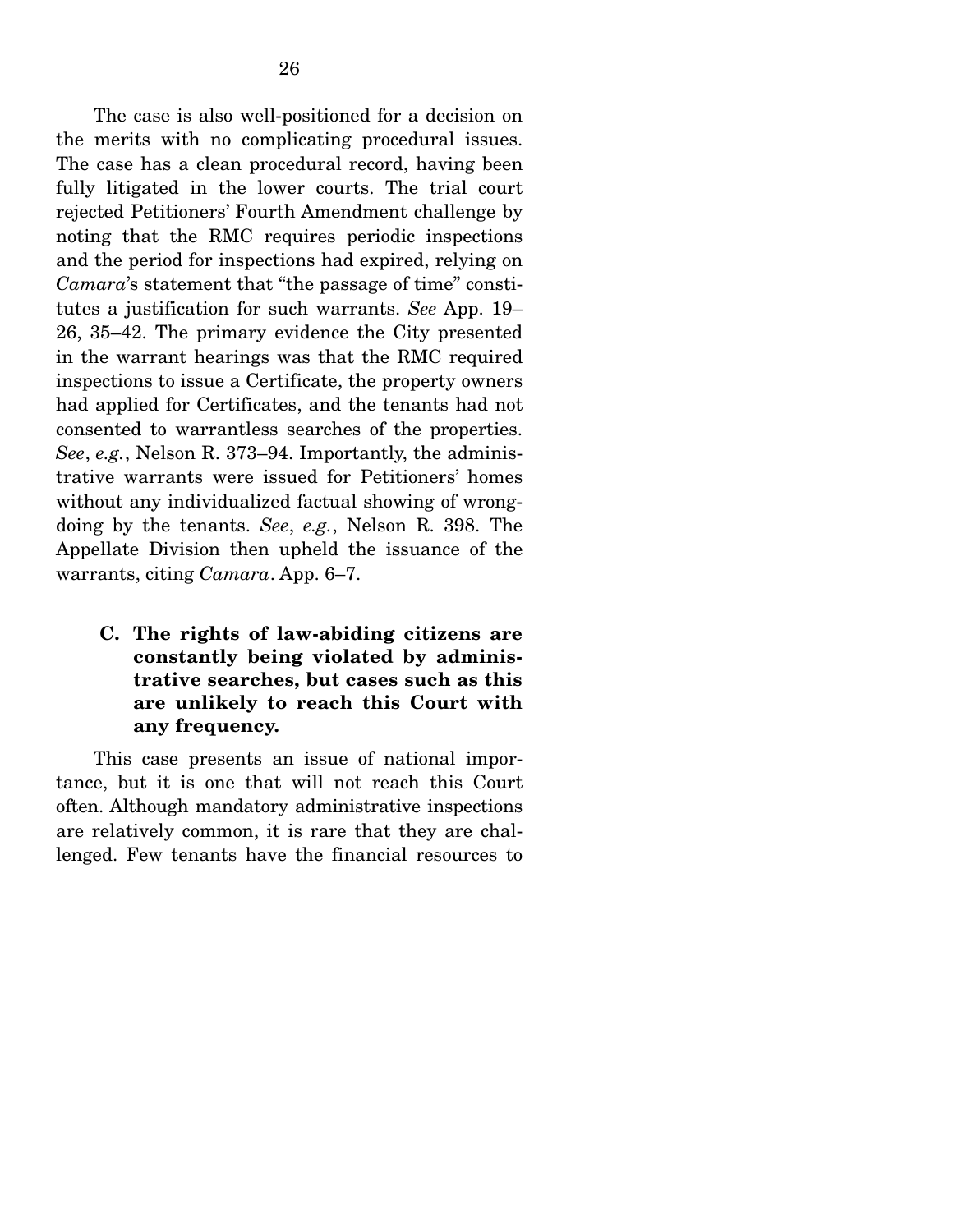mount a sustained legal challenge that will reach this Court. Few attorneys in private practice are likely to take such a case against the government on a contingency basis, and few public interest law firms are willing or able to take such cases. In addition, maintaining a challenge such as this long enough for it to reach this Court requires plaintiffs with an unusual amount of willpower, energy, and commitment to principle in the face of substantial cost, inconvenience, uncertainty, and even stigmatization by one's community. As a public interest law firm that challenges government abuses, *amicus* IJ has extensive experience interviewing potential clients for constitutional challenges like this and has found that these are an exceptional combination of traits which few potential plaintiffs possess. Finally, the tenants whose rights are violated will rarely be prosecuted for property code violations while the landlords who are prosecuted may lack standing to challenge these searches. It is thus likely to be very rare that a case presenting these issues makes it before this Court.

--------------------------------- ---------------------------------